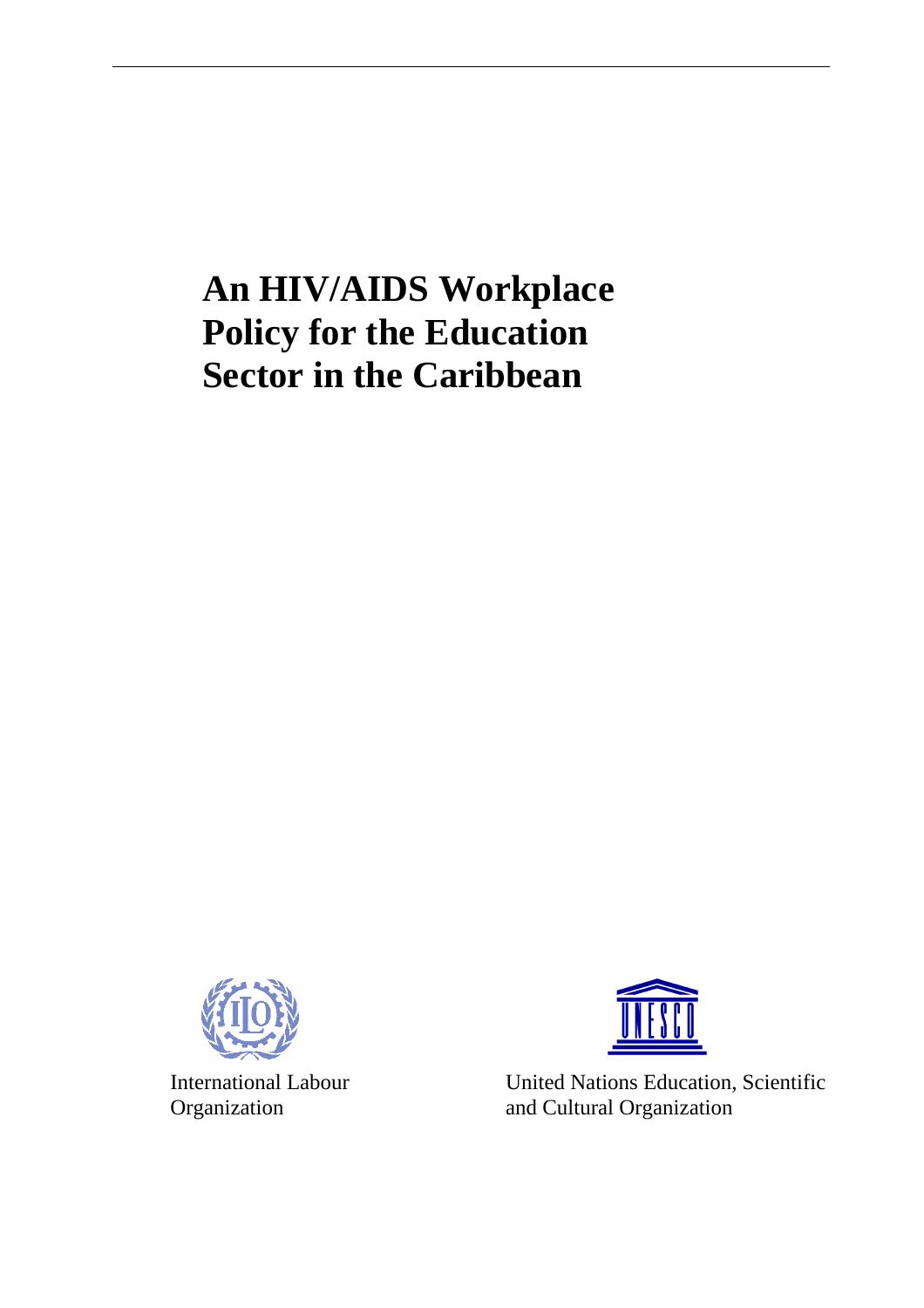Copyright © International Labour Organization and United Nations Educational, Scientific and Cultural Organization 2006

Publications of the International Labour Office and the United Nations Educational, Scientific and Cultural Organization enjoy copyright under Protocol 2 of the Universal Copyright Convention. Nevertheless, short excerpts from them may be reproduced without authorization, on condition that the source is indicated. For rights of reproduction or translation on behalf of both organizations, application should be made to the Publications Bureau (Rights and Permissions), International Labour Office, CH-1211 Geneva 22, Switzerland. The International Labour Office welcomes such applications.

| $92 - 2 - 118715 - 2 \&$ | 978-92-2-118715-8 (print)     |
|--------------------------|-------------------------------|
| $92 - 2 - 118716 - 0 \&$ | $978-92-2-118716-5$ (web pdf) |

First published 2006

The designations employed in ILO and UNESCO publications, which are in conformity with United Nations practice, and the presentation of material therein do not imply the expression of any opinion whatsoever on the part of the International Labour Office or United Nations Educational, Scientific and Cultural Organization concerning the legal status of any country, area or territory or of its authorities, or concerning the delimitation of its frontiers.

The responsibility for opinions expressed in signed articles, studies and other contributions rests solely with their authors, and publication does not constitute an endorsement by the International Labour Office or United Nations Educational, Scientific and Cultural Organization of the opinions expressed in them. Reference to names of firms and commercial products and processes does not imply their endorsement by International Labour Office or the United Nations Educational, Scientific and Cultural Organization, and any failure to mention a particular firm, commercial product or process is not a sign of disapproval.

*Printed in Port of Spain, Trinidad and Tobago*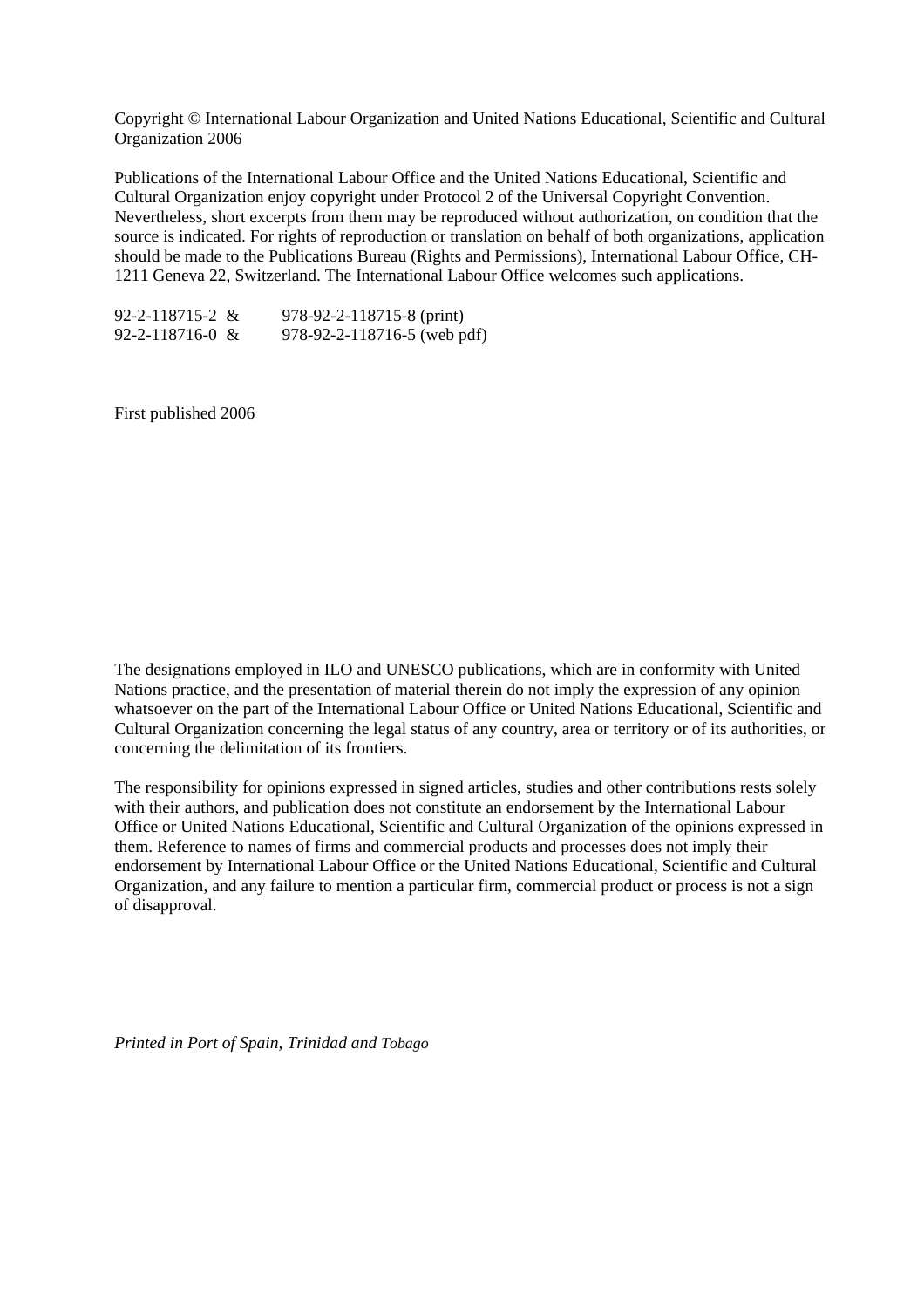# Page

| 1.               |      |  |  |
|------------------|------|--|--|
| 2.               |      |  |  |
| 3.               |      |  |  |
| $\overline{4}$ . |      |  |  |
| 5.               |      |  |  |
|                  | 5.1  |  |  |
|                  | 5.2  |  |  |
|                  | 5.3  |  |  |
| 6.               |      |  |  |
|                  | 6.1  |  |  |
|                  | 6.2  |  |  |
|                  | 6.3  |  |  |
|                  | 6.4  |  |  |
|                  | 6.5  |  |  |
|                  | 6.6  |  |  |
|                  | 6.7  |  |  |
|                  | 6.8  |  |  |
|                  | 6.9  |  |  |
|                  | 6.10 |  |  |
| 7.               |      |  |  |
|                  | 7.1  |  |  |
|                  | 7.2  |  |  |
|                  | 7.3  |  |  |
|                  | 7.4  |  |  |
|                  | 7.5  |  |  |
|                  | 7.6  |  |  |
| 8.               |      |  |  |
| 9.               |      |  |  |
|                  | 9.1  |  |  |
|                  | 9.2  |  |  |
|                  | 9.3  |  |  |
|                  | 9.4  |  |  |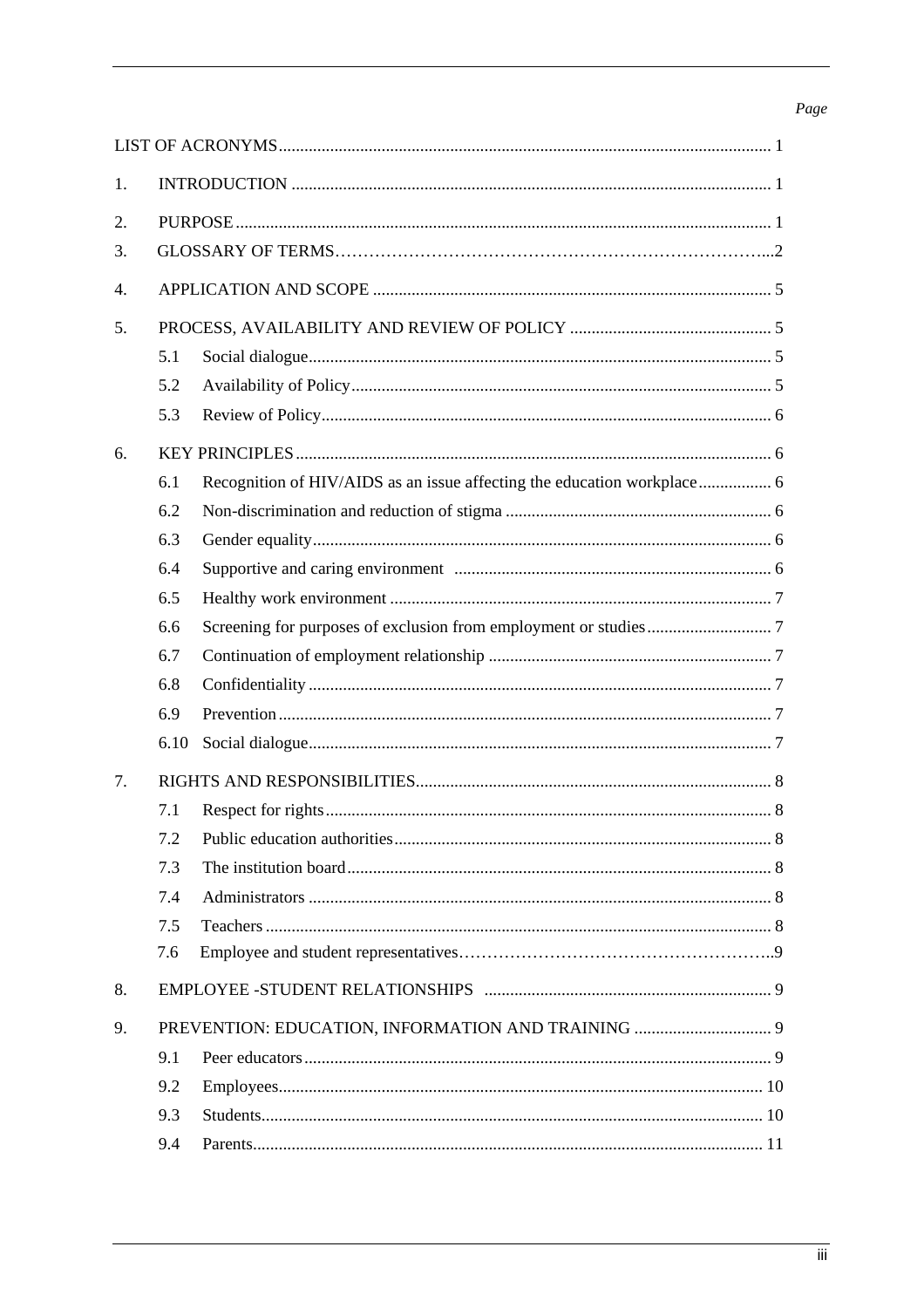| 10.         | PREVENTION: A SUPPORTIVE, SAFE AND HEALTHY WORK ENVIRONMENT. 11 |                                                                                                                                              |
|-------------|-----------------------------------------------------------------|----------------------------------------------------------------------------------------------------------------------------------------------|
|             | 10.1                                                            |                                                                                                                                              |
|             | 10.2                                                            |                                                                                                                                              |
|             | 10.3                                                            |                                                                                                                                              |
|             | 10.4                                                            |                                                                                                                                              |
|             | 10.5                                                            |                                                                                                                                              |
|             | 10.6                                                            |                                                                                                                                              |
|             |                                                                 |                                                                                                                                              |
|             |                                                                 |                                                                                                                                              |
| 11.         |                                                                 |                                                                                                                                              |
|             | 11.1                                                            |                                                                                                                                              |
|             | 11.2                                                            |                                                                                                                                              |
|             | 11.3                                                            |                                                                                                                                              |
| 12.         |                                                                 |                                                                                                                                              |
|             |                                                                 |                                                                                                                                              |
|             | 12.2                                                            |                                                                                                                                              |
|             | 12.3                                                            |                                                                                                                                              |
|             | 12.4                                                            |                                                                                                                                              |
|             | 12.5                                                            |                                                                                                                                              |
| 13.         |                                                                 | DISCIPLINARY PROCEDURES AND GRIEVANCE RESOLUTION  15                                                                                         |
|             | 13.1                                                            |                                                                                                                                              |
|             |                                                                 |                                                                                                                                              |
|             |                                                                 | Appendix 1: Examples of discrimination against employees and students based on actual                                                        |
|             | Appendix 2:                                                     | Recommended content for employee and student education programmes18                                                                          |
| Appendix 3: |                                                                 | Universal precautions and checklist of precautions to prevent HIV                                                                            |
| Appendix 4: |                                                                 | WHO Fact Sheet - management of occupational exposure to blood-borne                                                                          |
|             | Appendix 5:                                                     | Protection of workers' personal data: General principles from the<br>Protection of workers' personal data: An ILO code of practice (1997) 23 |
| Appendix 6: |                                                                 | Checklist for implementation of an HIV/AIDS policy for education sector                                                                      |
|             |                                                                 |                                                                                                                                              |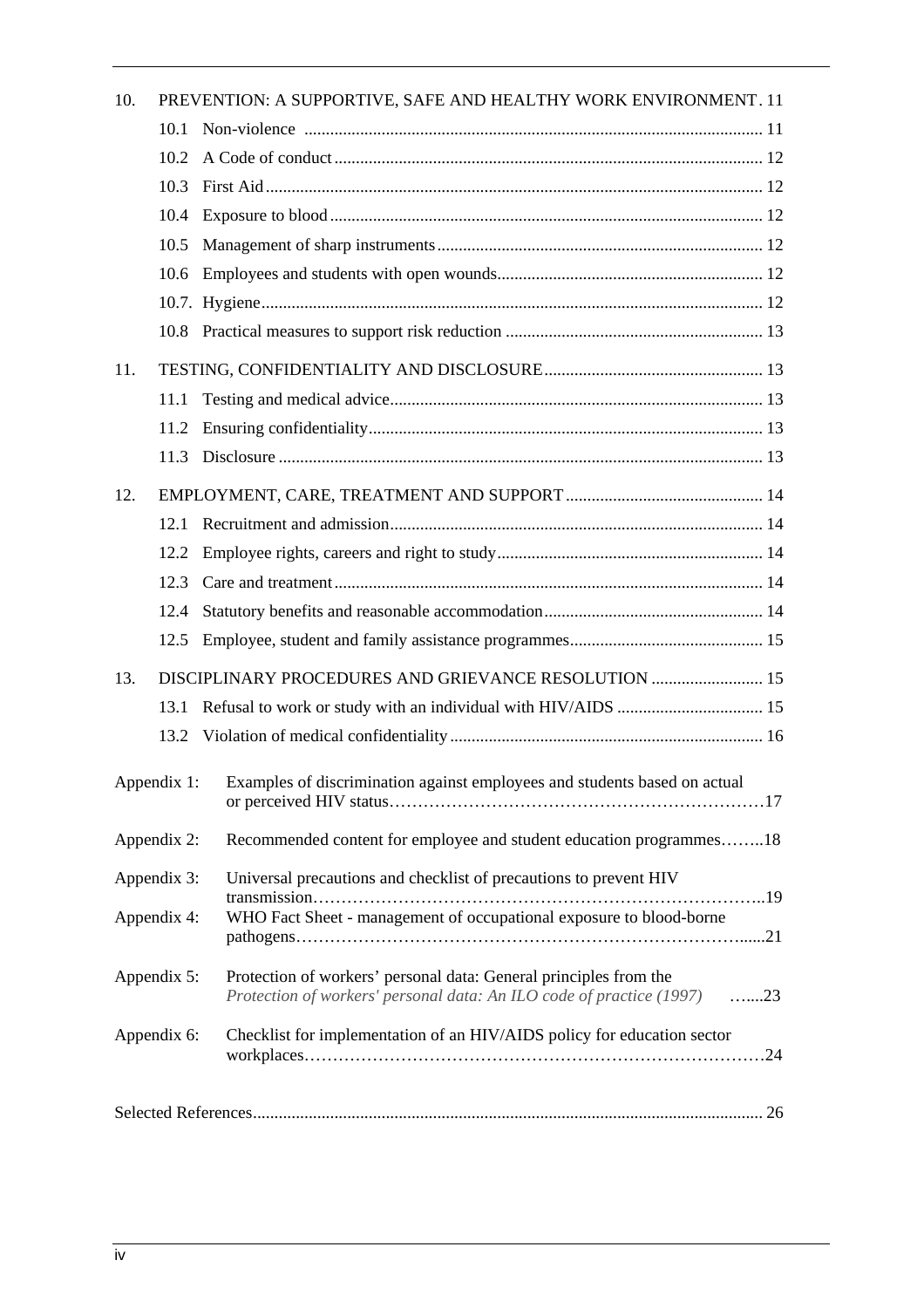#### **LIST OF ACRONYMS**

| <b>AIDS</b>   | Acquired Immune Deficiency Syndrome                              |  |
|---------------|------------------------------------------------------------------|--|
| <b>ARV</b>    | Antiretroviral                                                   |  |
| <b>ART</b>    | Antiretroviral therapy                                           |  |
| <b>CDC</b>    | Centers for Disease Control (USA)                                |  |
| <b>FBO</b>    | Faith-based organization                                         |  |
| <b>HFLE</b>   | Health and Family Life Education (HFLE)                          |  |
| <b>HIV</b>    | Human Immunodeficiency Virus                                     |  |
| <b>ILO</b>    | <b>International Labour Organization</b>                         |  |
| NGO           | Non-governmental organization                                    |  |
| <b>PEP</b>    | Post exposure prophylaxis                                        |  |
| <b>STD</b>    | Sexually transmitted disease                                     |  |
| <b>STI</b>    | Sexually transmitted infection                                   |  |
| <b>UNESCO</b> | United Nations Educational, Scientific and Cultural Organization |  |
| V(C)CT        | Voluntary (and Confidential) Counselling and Testing             |  |
| <b>WHO</b>    | World Health Organization                                        |  |

# **1. INTRODUCTION**

Education institutions and services (hereafter the use of "institutions" is understood also to include "services", unless otherwise stated) play a vital role in teaching employees and students about HIV and AIDS, shaping attitudes to HIV, AIDS and people living with HIV, and building skills for reducing risk of HIV, promoting care and opposing stigmatization. Infection rates are increasing in the Caribbean region – prevalence rates are the second highest among regions worldwide. At the same time, the education sector must take account of the fact that people who are HIV-positive can remain capable of normal work for many years. It is therefore critical for education services and institutions as workplaces to adopt and implement a policy, or, where such a policy already exists in the education sector or as a national workplace policy, to adapt it for use in education workplaces based on the principles and concepts of the present text. Either approach would enhance the education sector response in ways that protect the rights of all employees and students, prevent further HIV infection, and create a caring, safe and supportive learning environment.

This policy is based on the *ILO code of practice on HIV/AIDS and the world of work* (hereafter, "the ILO code of practice"), adopted by an international tripartite meeting convened by the ILO in 2001, and includes key concepts and principles of the ILO code of practice. Development of the policy has resulted from collaboration between ILO and UNESCO.

The policy was carefully reviewed and modified by representatives of Ministries of Education and Labour, teacher trade unions, private employers and National AIDS Councils/Commissions from five Caribbean countries<sup>1</sup> during a tripartite workshop held in Kingston, Jamaica, 28-30 September 2005.

# **2. PURPOSE**

The purpose of this policy is to provide a framework for addressing HIV and AIDS as a workplace issue in education sector institutions and services through social dialogue processes, in complement of

<sup>&</sup>lt;sup>1</sup> Barbados, Belize, Guyana, Jamaica and Trinidad and Tobago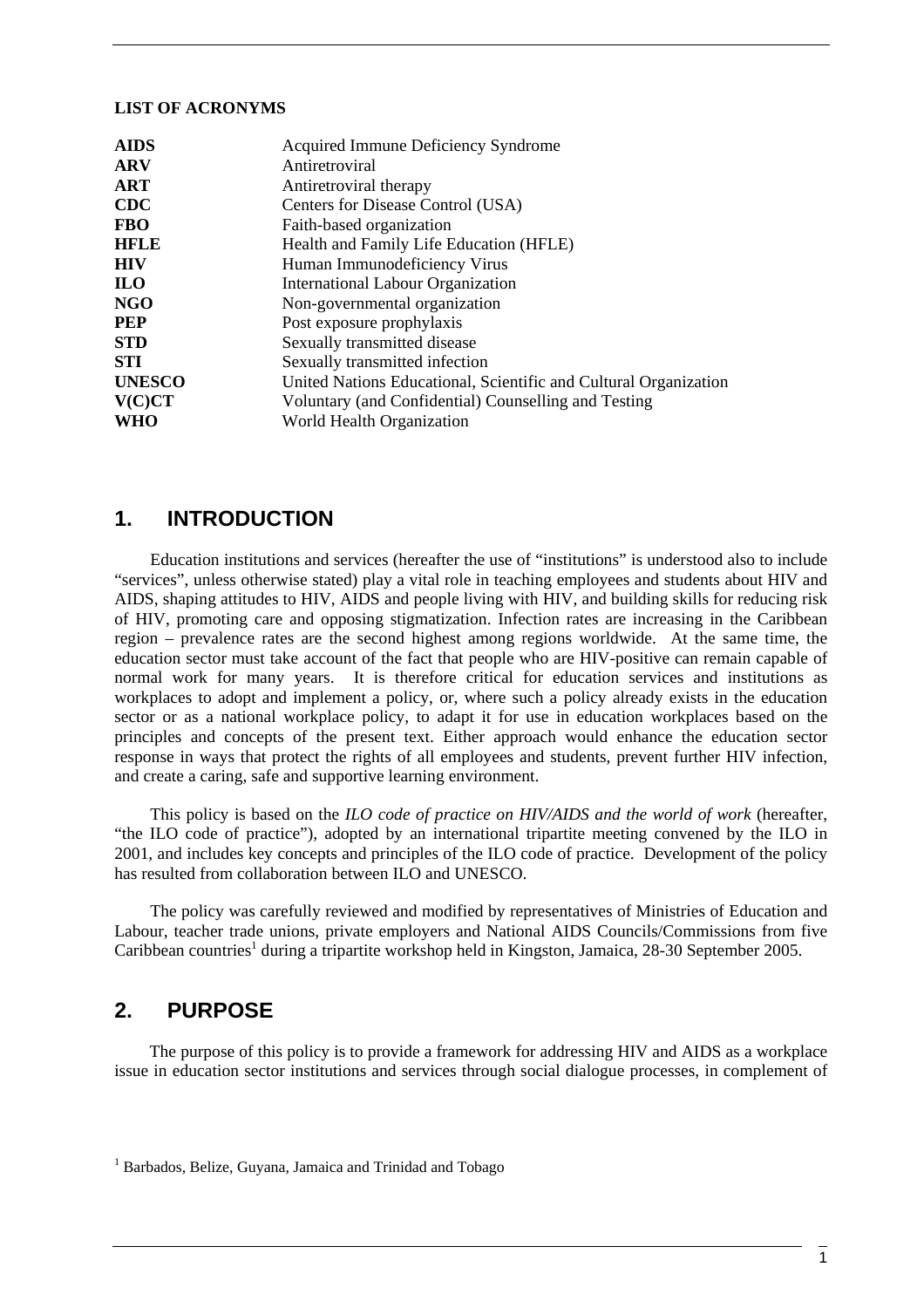other national workplace or overall education sector policies where they exist. It covers the following key areas of action:

- prevention of HIV
- elimination of stigma and discrimination on the basis of real or perceived HIV status
- care, treatment and support of staff and students who are infected and/or affected by HIV and AIDS
- management and mitigation of the impact of HIV/AIDS in education institutions
- safe, healthy and non-violent work and study environments

# **3. GLOSSARY OF TERMS**

**Administrator**: Principal, Vice Principal, Dean or other officer who plays a managerial role at the education institution or services.

**AIDS:** the Acquired Immune Deficiency Syndrome, is a range of medical conditions that occurs when a person's immune system is seriously weakened by infection with the Human Immunodeficiency Virus (HIV). HIV injures cells in the immune system. This impairs the body's ability to fight the disease. People living with AIDS are susceptible to a wide range of unusual and potential life-threatening diseases and infections.

**Antiretrovirals:** drugs used to kill or inhibit the multiplication of retroviruses such as HIV

**Board**: the governing authority of an education institution, public or private

**Community**: local institutions outside the education institution which provide leadership or support on social, economic and political issues relevant to citizens, such as private employers or business, non-governmental social welfare organizations, health care providers, FBOs, cultural institutions, etc

**Decent work:** an ILO concept covering the minimum desired content of jobs and occupations, which includes respect for fundamental principles and rights at work and international labour standards, employment and income opportunities for workers, social protection and social security, and social dialogue and tripartism at work.

**Discrimination:** any distinction, exclusion or preference made on the basis of HIV status or perceived HIV status. Discrimination consists of actions or omissions that are derived from stigma and directed towards those individuals who are stigmatized. Discrimination is action, which has the effect of nullifying or impairing equality of opportunity or treatment in employment or occupation, in accordance with the definition and principles of the ILO Discrimination (Employment and Occupation) Convention, 1958 (no. 111), and is understood to include for reasons of sexual orientation.

**Education institution:** the establishment or setting where the learning, whether formal or non-formal, takes place. For purposes of this policy, education institutions include pre-primary, primary and secondary schools, post-secondary vocational/technical training, further and higher education institutions, and places of adult and non-formal education.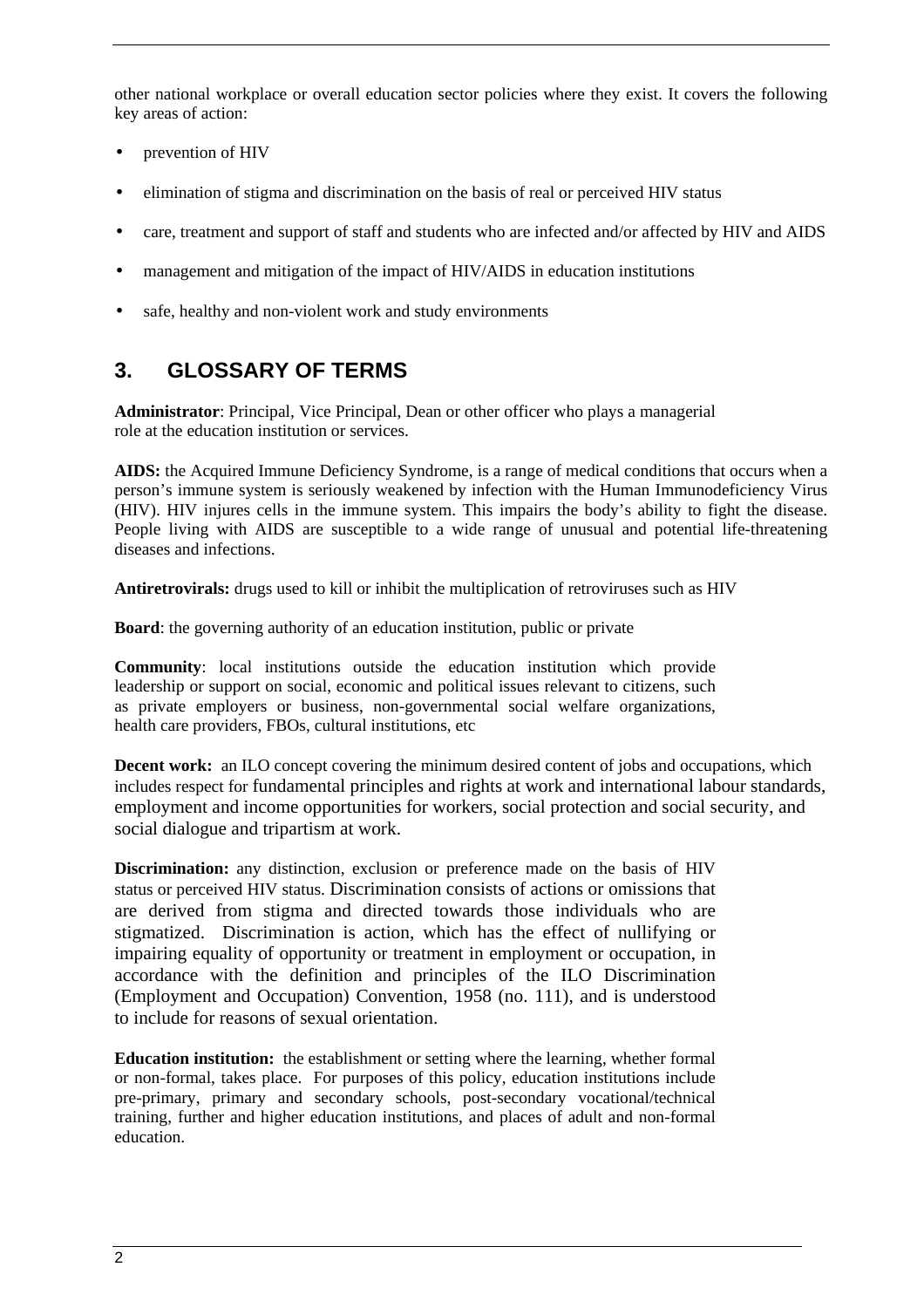**Education service(s)**: other components of a nation's education and training system, public or private, other than an education institution.

**Employee:** an administrator, teacher or non-teaching support staff employed in an education institution or services.

**Employees' representatives:** in accordance with the ILO Workers' Representatives Convention, 1971 (No. 135), persons recognized as such by national law or practice whether they are: (a) trade union representatives, namely, representatives designated or elected by trade unions or by members of such unions; or (b) elected representatives, namely, representatives who are freely elected by the workers of the undertaking in accordance with provisions of national laws or regulations or of collective agreements and whose functions do not include activities which are recognized as the exclusive prerogative of trade unions in the country concerned.<sup>2</sup> For purposes of this policy, "undertaking" is understood to mean "education institution".

**HIV:** the Human Immunodeficiency Virus, a virus that infects cells of the human immune system, and destroys or impairs their function.

**Legal age:** the age at which an individual is considered a major and legally responsible for decisions according as defined by a country's legislation.

**Non-teaching staff**: a person engaged in support functions other than management or teaching in an education institution or service

**Parent:** the biological and adoptive parents or custodians, or legal guardians of children.

**Peer educator or counsellor:** the trained employee or student who develops or implements a developmental counselling programme to meet the social, psychosocial and educational or training needs of employees or students in relation to HIV and AIDS.

**Physician:** a medical doctor licensed in accordance with the regulations of the State or other competent health licensing authority.

**Post-exposure prophylaxis (PEP):** measures to be instituted after possible accidental exposure to HIV infection.

**Reasonable accommodation**: any modification or adjustment to a job or to the workplace that is reasonable, practicable and will enable a person living with HIV or AIDS to have access to or participate or advance in employment.<sup>3</sup>

**Screening:** measures to assess HIV status, whether direct (HIV testing) or indirect (assessment of risk-taking behaviour), asking questions about health or about medication used in this policy in the context of exclusion from employment or education

**Sex and gender:** there are both biological and social differences between males and females. The term 'sex' refers to biologically determined differences, while the term

2 Definition from *An ILO code of practice on HIV/AIDS and the world of work*, 2001

3 Definition from *An ILO code of practice on HIV/AIDS and the world of work*, 2001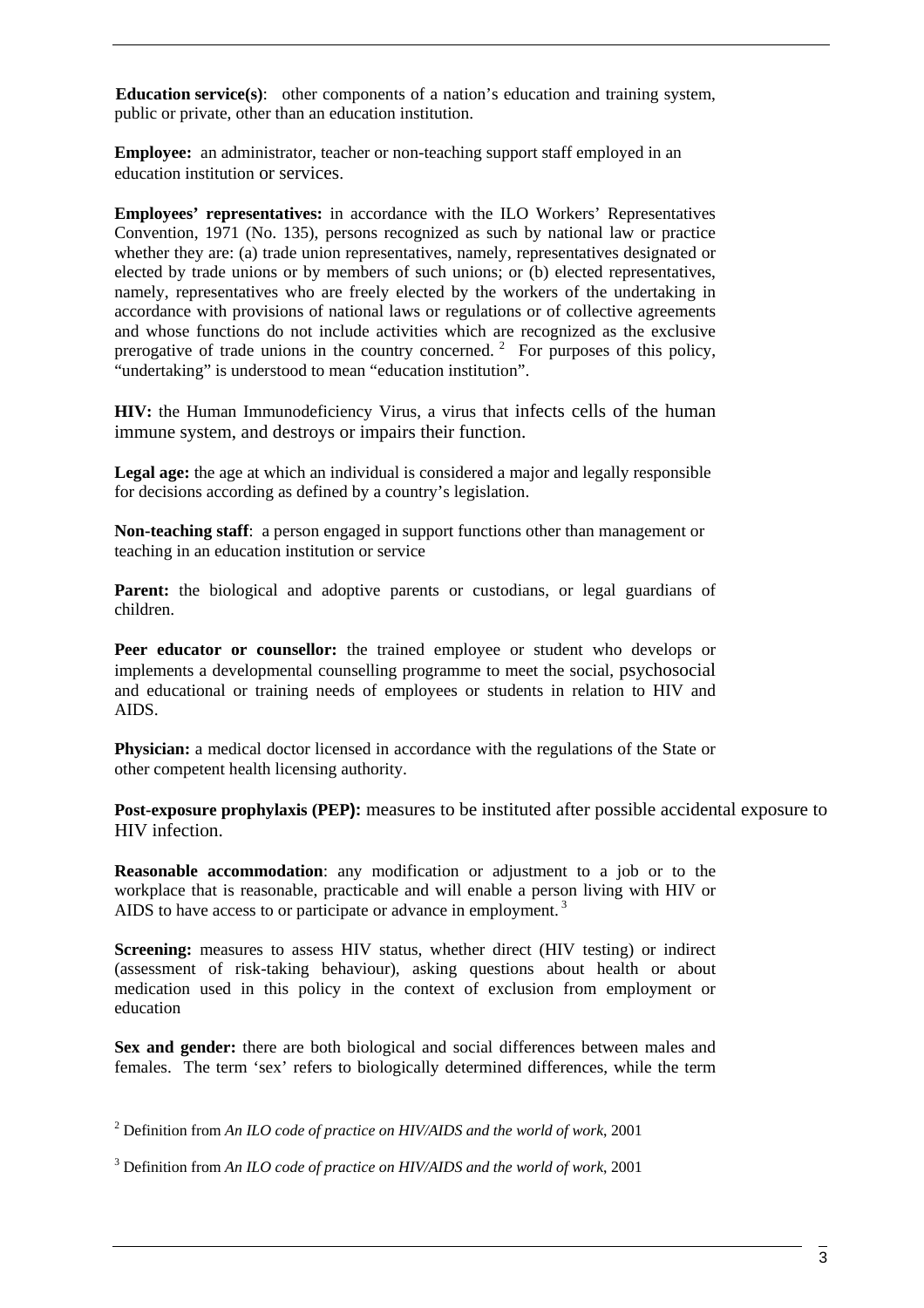'gender' refers to differences in social roles and relations between males and females. Gender roles are learned through socialization and vary widely within and between cultures. Gender roles are affected by age, class, race, ethnicity and religion, and by the geographical, economic and political environment.<sup>4</sup>

**Sharps:** objects such as a needle or other instruments used in health care that are able to penetrate the skin and potentially cause infection.

**STI:** sexually transmitted infections, which include, among others, syphilis, chancroid, chlamydia, gonorrhoea. They include conditions commonly known as sexually transmitted diseases  $(STDs)$ .<sup>5</sup>

**Social dialogue:** any form of information sharing, consultation or negotiation (with or without formal agreements concluded) between educational authorities, public and private, and employees or their representatives (i.e., workers' representatives as defined below). In the context of this policy social dialogue is applied to students and other stakeholders.

Social protection: social protection corresponds to a set of tools, instruments, policies which aim at ensuring that men and women enjoy safe and decent working conditions. Social protection therefore covers income security, health and safety at work and the environment, conditions of work and family issues, pensions and retirement

**Stigma:** a dynamic process of devaluation that significantly discredits an individual in the viewpoints of others

**Student:** a person attending formal or non-formal classes or pursuing studies at a school, training institution, college, university, or any other education institution.

**Teacher:** a person engaged part-time or full-time in education of students, formal or non-formal

**Termination of employment:** dismissal at the initiative of the employer.<sup>6</sup>

**Universal precautions:** a simple standard of infection control practice to be used to minimize the risk of blood-borne pathogens.<sup>7</sup>

**Violence, verbal or physical:** Any action, incident or behaviour that departs from reasonable conduct in which a person is assaulted, threatened, harmed, injured in the course of, or as a direct result of, his or her work.

4 Definition from *An ILO code of practice on HIV/AIDS and the world of work*, 2001

5 Definition from *An ILO code of practice on HIV/AIDS and the world of work*, 2001

6 Definition from *An ILO code of practice on HIV/AIDS and the world of work*, 2001

7 Definition from *An ILO code of practice on HIV/AIDS and the world of work*, 2001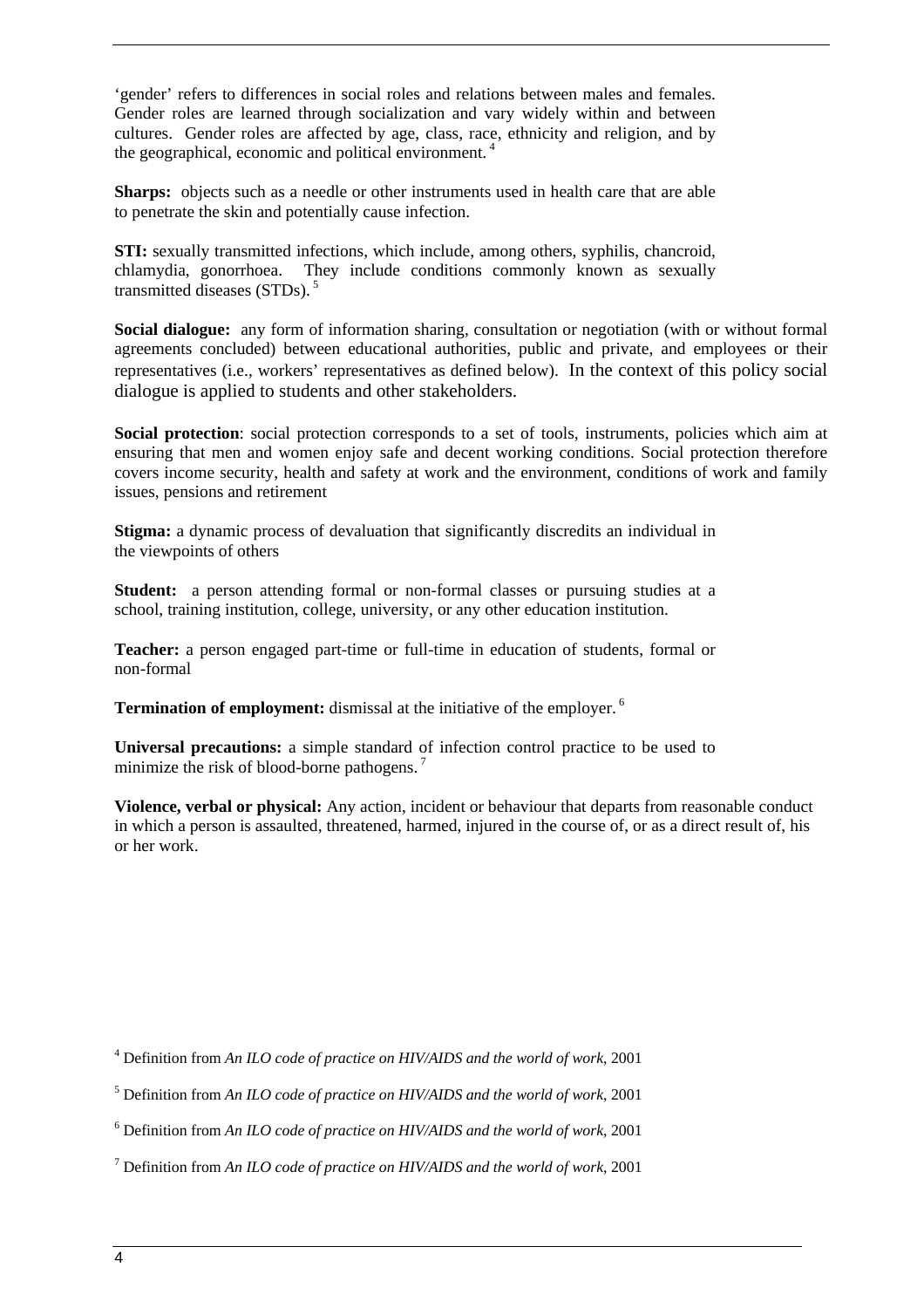# **4. APPLICATION AND SCOPE**

This policy should be used as the basis for a national policy for the education sector and as the basis of policy for individual education and training institutions at all levels: early childhood, primary, secondary, tertiary, technical/vocational and adult education, except as otherwise stated in this policy.

# **5. PROCESS, AVAILABILITY AND REVIEW OF POLICY**

# **5.1 Social dialogue**

In accordance with the key principles set out in section 6 of this Policy, its provisions have been decided in consultation or negotiation, as appropriate, between the public education authorities as public employers, or private education employers, and worker representatives acting on behalf of employees. This Policy, resulting from such agreement, has been established in accordance with national law or practice and education service provisions for information sharing, consultation or negotiation between employers and employees and their representatives, as well as relevant HIV/AIDS policies.

In view of its importance within education institutions, agreement on this Policy, its application and its revision should involve representatives of students and parents or the community in the most appropriate manner.

The education institution should appoint an HIV/AIDS coordinator and where practicable establish an HIV/AIDS committee, as appropriate to its size and resources, in order to help apply and monitor this Policy. A committee should be composed of at least one representative each of the management, teachers, other employees, students, parents and a community-based HIV/AIDS association. The committee or coordinator should:

- be responsible for promoting the HIV/AIDS policy in the institution
- support the implementation of the education programme
- access and develop resources and partnerships for assistance and support
- work with parents and the wider community to disseminate information about HIV and AIDS and combat HIV- and AIDS-related stigma and discrimination
- adhere strictly to the confidentiality issues of this policy (see Article 11);
- help evaluate the objectives, processes and outcomes of the HIV/AIDS programme.

### **5.2 Availability of Policy**

A copy of this Policy is to be kept on display in the institution and made available to all employees and students for reading and for reproduction. All forms of communication normally used in the institution - for example, posters, circulars to employees, staff meetings, notice boards, student body meetings, institution assemblies and electronic mail - should be used to make the Policy known and help ensure its application.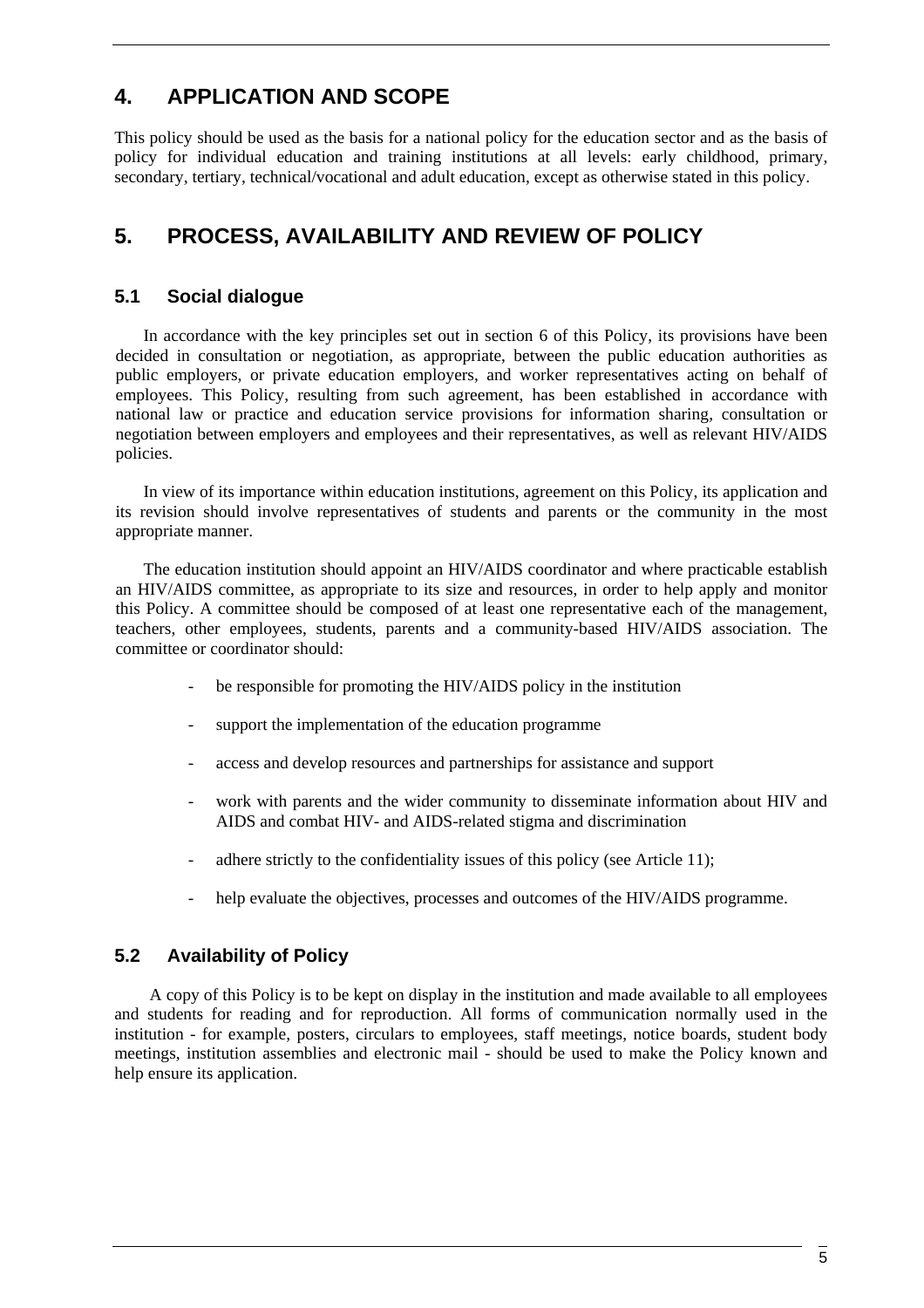### **5.3 Review of Policy**

This Policy should be reviewed regularly to take account of new developments in medical information or experience in the management and care of HIV and AIDS in educational institutions. The results of such reviews and changes in the Policy will be made known on the same basis as set out section 5.2 above.

The management should provide opportunities at staff meetings, Parent-Teacher Association meetings, institutional assemblies or other meetings as appropriate to discuss the policies and the effectiveness of their application.

# **6. KEY PRINCIPLES**

The adoption of this policy implies commitment to the following key principles.

#### **6.1 Recognition of HIV and AIDS as an issue affecting the education sector**

HIV/AIDS is an issue for all education institutions, not only because the virus affects employees and students, but also because the education institution can play a vital role in limiting the spread and effects of the infection.

### **6.2 Non-discrimination and reduction of stigma**

In the interests of decent work and respect for human rights, there should be no discrimination against an employee or student who has, is perceived to have, or who is affected by HIV/AIDS. Discrimination and stigmatization inhibit efforts for prevention, care, treatment and support.

#### **6.3 Gender equality**

HIV and AIDS impact on male and female employees and students differently, and women and girls are often more adversely affected by the epidemic, due to physiological, socio-cultural and economic reasons. Women and girls may also be more vulnerable due to unequal gender relations, in particular when faced with sexual harassment by the more influential males in the educational setting. Any discrimination and/or action that may put an employee or student of any sex at risk of HIV because of their sex strictly violates the basic principles of this policy. Education programmes should address the roles and responsibilities of men and boys in promoting gender equality as well as the rights of women and girls. Application of this policy is designed to take account of these unequal gender relations and enable all employees and students to successfully avoid risks, the spread of HIV infection and to cope with the impact of HIV and AIDS.

### **6.4 Supportive and caring environment**

The employee or student who has contracted HIV needs compassion, care, treatment and support. There should be no discrimination against employees or their families in access to affordable health services and statutory or occupational benefits. There should be no discrimination against students with respect to the normal health benefits accessed and enjoyed by other students. Education institutions should set up programmes of care and support that guarantee access to treatment, and provide for reasonable accommodation, provision of or referral to counselling and healthy living information, notably HFLE**.**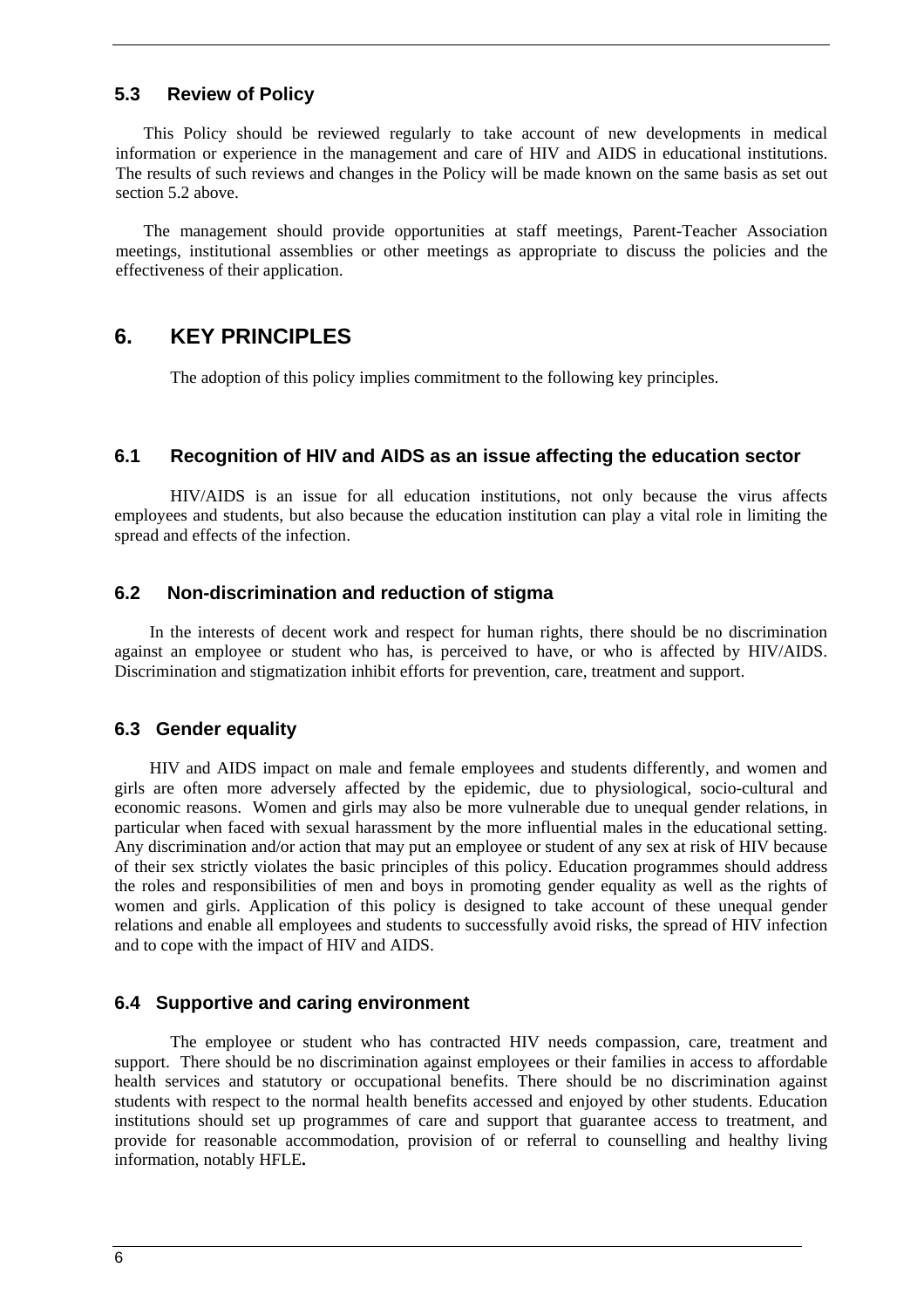### **6.5 Healthy work environment**

The teaching/learning and work environment should be healthy and safe, so far as is practicable, for all concerned parties in order to reduce risk of HIV infection and transmission. While there is no risk of HIV transmission through normal casual contact, universal precautions should be applied to avoid transmission in the event of accidents, and risks reduced or eliminated.

#### **6.6 Screening for purposes of exclusion from employment or studies**

HIV screening should not be required of job applicants, students who wish to enrol, or current employees or students. Testing for HIV should not be carried out at the education institution except as specified in section 11 of this policy.

### **6.7 Continuation of employment relationship**

HIV infection is not a cause for the termination, suspension, involuntary transfer or denial of career advancement of an employee or the expulsion or suspension of a student. Persons living with HIV-related illnesses should be able to work or study for as long as medically fit in appropriate work or studies.

### **6.8 Confidentiality**

All personal medical information, whether oral, written, or in electronic format, obtained from an individual or third parties will be treated as confidential. No employee, student, or parent on behalf of the student, is compelled to disclose HIV status to authorities at the education institution.<sup>8</sup>

#### **6.9 Prevention**

HIV infection is preventable through information, education, and the creation of a climate that gives assistance and encouragement to all individuals in assessing and reducing their risk to HIV. Education institutions should set up programmes to provide information and behaviour change communication, promote voluntary (and confidential) testing with counselling (VCT), and provide practical means of prevention, including access to condoms, disposable syringes, etc.

### **6.10 Social dialogue**

A successful HIV/AIDS policy and programme requires cooperation, trust and dialogue between government officials, the board of the education institution, administrators, employees, students, and parents.

<sup>8</sup> The ILO's *Code of practice on the protection of workers' personal data, 1997*, provides guidelines on confidentiality rules; see Appendix 5.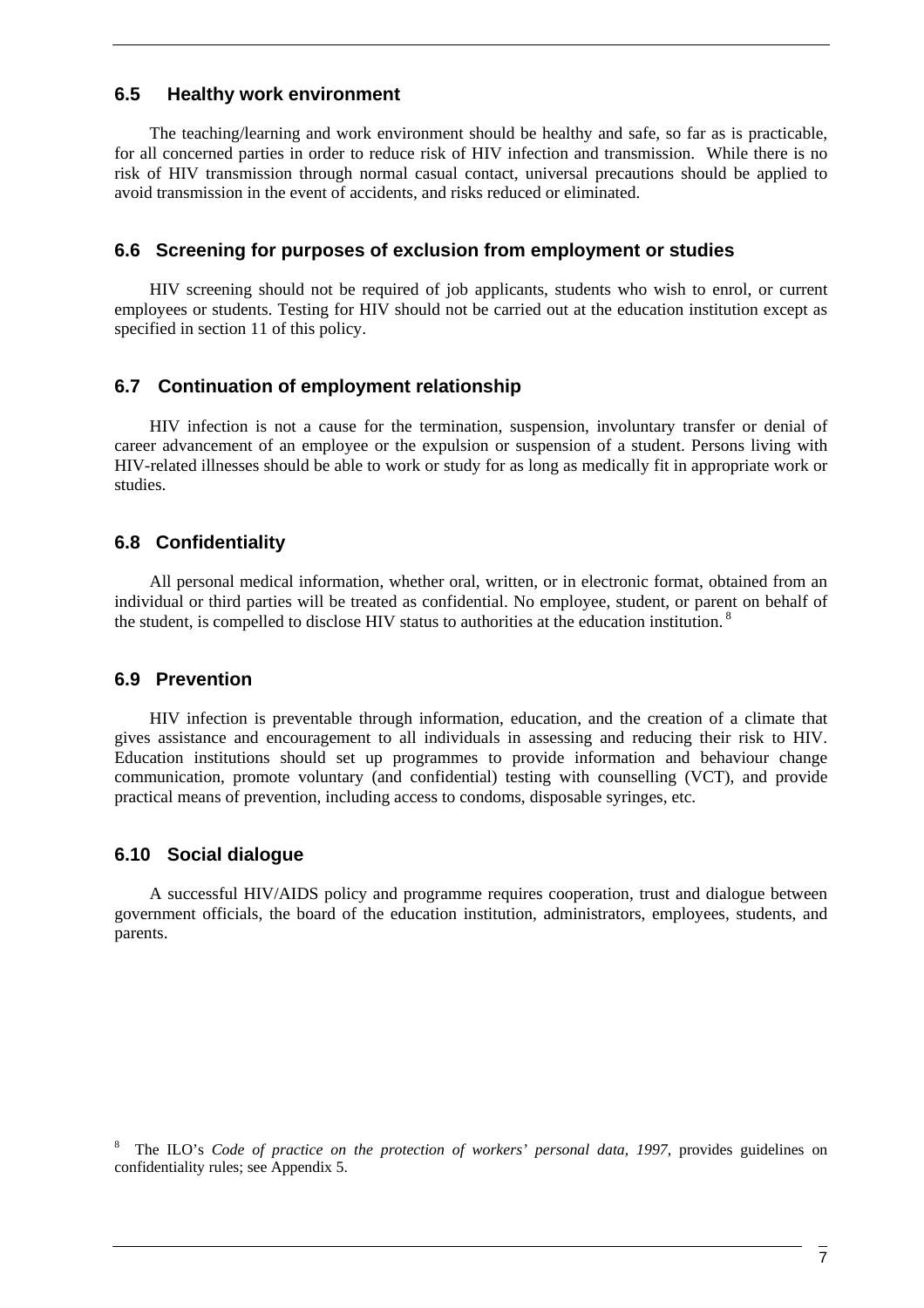# **7. RIGHTS AND RESPONSIBILITIES**

# **7.1 Respect for rights**

The rights of all members of education institutions must be respected. Education authorities, the board, administrators, teachers and other employees and their representatives, students and their representatives and parents of students in the institution are expected to respect the rights of all members of the education institution, regardless of their actual or perceived HIV status.

# **7.2 Public education authorities**

The public education authorities should monitor and evaluate the implementation of this policy in all education institutions, and assist institutions with capacity building, training and implementation of the Policy.

The public education authorities should provide all institutions access to items necessary for implementation of universal precautions.

# **7.3 The institution board**

 The board of the education institution where applicable should ensure that the institution develops a policy on HIV/AIDS - based on the principles set out in section 6, that the process includes consultation between the representatives of managers, employees, students and parents, and that appropriate measures are taken for its implementation, including making it known to all staff and students. The board is expected to promote an educational climate that protects the rights of every student and employee living with or affected by HIV and AIDS.

### **7.4 Administrators**

The administrators or management should:

- Advise the board of the implications of HIV and AIDS for the institution, and, in accordance with the social dialogue provisions of this Policy (Chapter 5), develop successful strategies to reduce stigmatization and eliminate discrimination against those infected and/or affected by HIV and AIDS, prevent the spread and mitigate the effects of HIV in the institution, and create a supportive and caring environment for employees and students;
- Take the necessary steps to develop, through social dialogue, a policy on HIV/AIDS, a plan for its implementation and a programme for prevention and care;
- Agree on the appointment of an HIV/AIDS focal point or committee (in larger institutions), in consultation with the representatives of the employees and the students, in accordance with section 5 of this Policy;
- Ensure a safe and healthy work and study environment, including the application of universal precautions as part of first aid provisions.

### **7.5 Teachers**

Teachers are expected to adhere to the policy and support its implementation. They are responsible for the provision of accurate and up-to-date information on HIV and AIDS, the promotion of caring and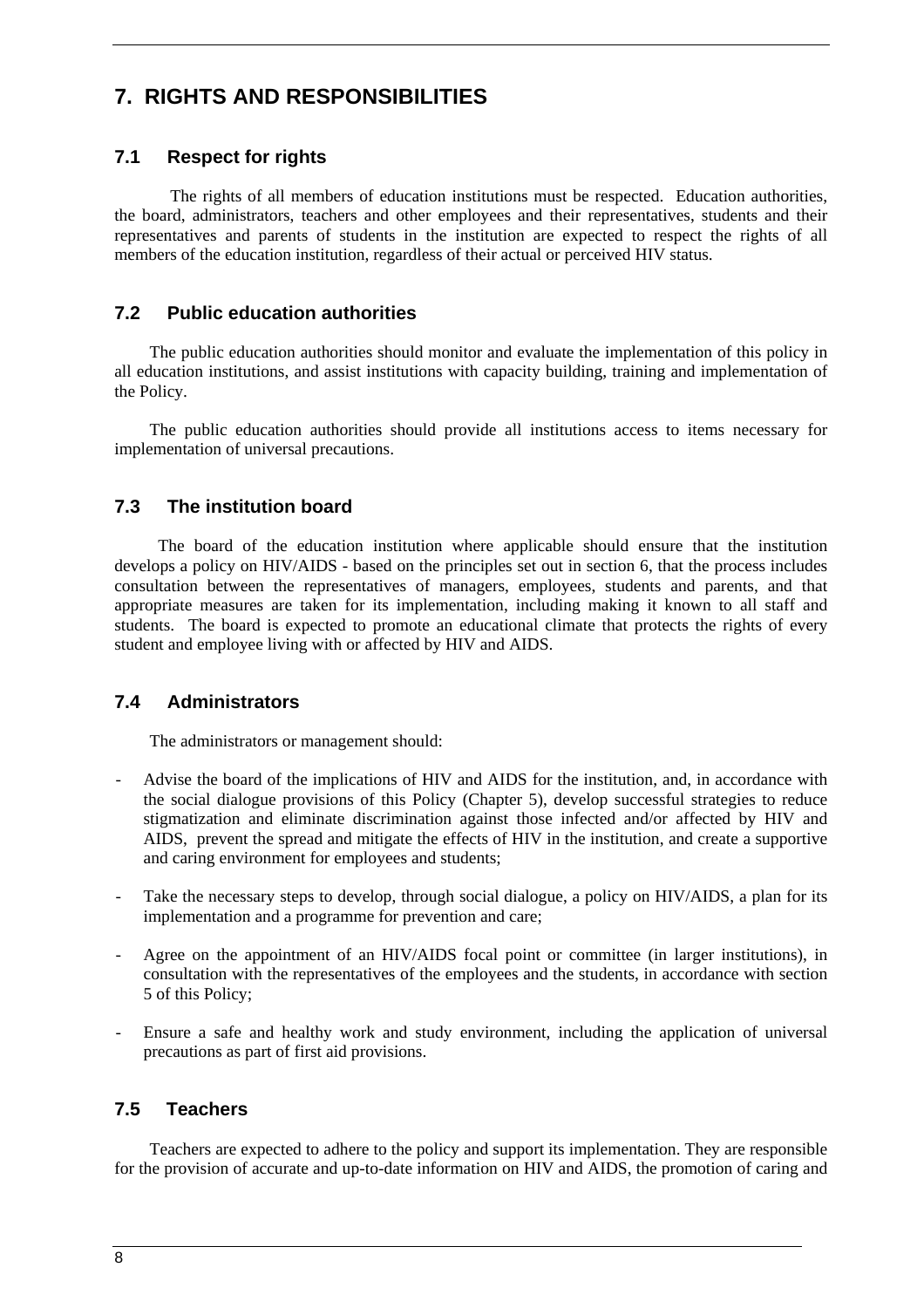supportive relationships between students - especially where some are living with HIV, and the provision of pastoral and professional care and support to orphans and other children in the institution affected by HIV/AIDS, in accordance with the agreed programme and subject to adequate training and working time provided for these responsibilities.

### **7.6 Employee and student representatives**

Representatives of employees and (where they exist) representatives of student bodies have a responsibility to protect those they represent from any form of discrimination related to HIV status, and to help implement the institution's HIV/AIDS policy and programme by monitoring and promoting the information, education, health and safety and other practices and provisions set out in the Policy.

# **8. EMPLOYEE-STUDENT RELATIONSHIPS**

All education institutions must develop and adhere to a code of conduct that contains clear guidelines for staff/student interactions and relationships, and is consistent with the provisions of 10.2 of this Policy.

The underlying principles must be:

- mutual respect and trust;
- cognisance of unequal positions of authority and the increased risk or vulnerability to HIV;
- adherence to the principles of the International Convention on the Rights of Child.

# **9. PREVENTION: EDUCATION, INFORMATION AND TRAINING**

A single presentation about HIV and AIDS is insufficient to ensure that employees and students develop the complex understanding and skills needed to cope with or avoid infection through the necessary risk-reducing behavioural changes. It is therefore essential that the education institution allocate sufficient time within the work hours and the curriculum to assist employees and students to gain the knowledge and skills needed to prevent HIV, and if infected, to live with HIV in a safe, secure and supportive working and learning environment. The HIV/AIDS education programme should be sensitive to cultural, developmental and socio-economic contexts, gender sensitive, involve people living with HIV if possible, form part of an integrated Health and Family Life Education (HFLE) programme and fit within an education sector conceptual framework for dealing with HIV/AIDS. **.**It will require a coordinator and a cadre of peer educators/counsellors. Where possible, the HIV/AIDS education programmes should also be extended to parents of students.

# **9.1 Peer educators**

The institution should identify, train and support at least two groups of HIV/AIDS peer educators: (i) for employees and (ii) for students. Peer educators should receive training in accordance with their roles and responsibilities in this Policy and reasonable release time from other duties so as to carry out their responsibilities.

The following are broad principles for HIV-related education/counselling:

The peer educator is well acquainted with the following information: how the transmission of HIV occurs and may be prevented; the attitudes and behaviour choices that put people at risk for HIV; universal precautions; accurate information that dispels myths and combats AIDS-related stigma and discrimination; and services and benefits available within the institution or the community generally that enable employees and students to cope with HIV and AIDS, including V(C)CT and other forms of support, among which, means of risk reduction such as condoms**.** The educator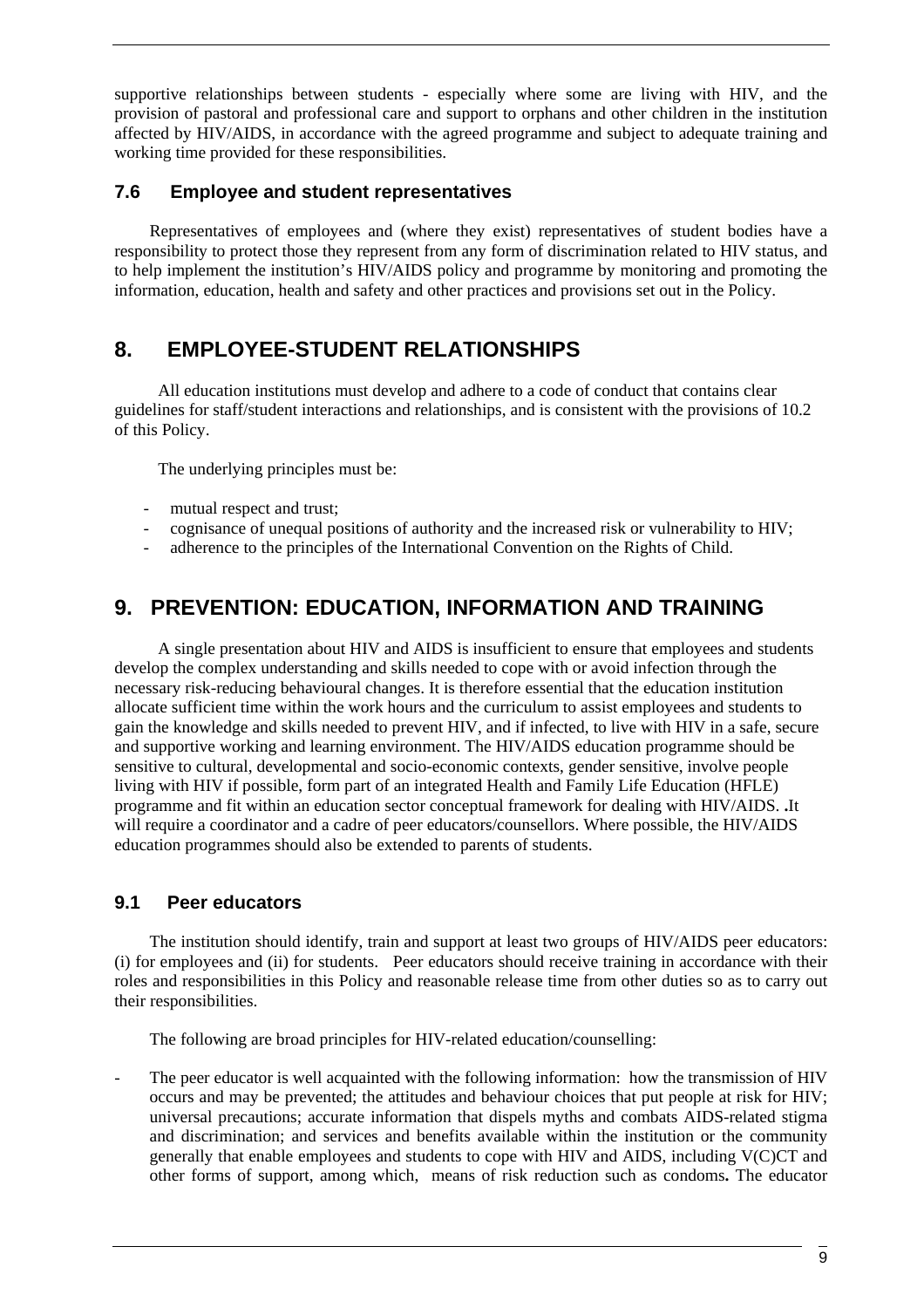should be knowledgeable and available to provide information, and counselling if trained to do so, for anyone concerned with or affected by HIV and AIDS;

- Counselling (where appropriate) is offered in a private and confidential setting, with sufficient time available and by a trained professional;
- The peer educators support but are not solely responsible for the implementation of the institution's HIV/AIDS education programme;

### **9.2 Employees**

All employees will be given the opportunity to participate during working time in a planned HIV/AIDS education programme that addresses their concerns concerning coping strategies with regard to risk, as well as care, treatment and support, and:

- provides factual and current information on HIV transmission and prevention
- helps employees assess their own risk and understand means of prevention and universal precautions
- provides guidance on behaviour change
- assists staff to maintain productive, non-discriminatory and stigma-free staff, student, parent and community relations
- informs employees on rights and benefits of care, treatment and support provided in the institution or education service as well as in the local community environment
- includes means for monitoring, evaluation and annual review sessions
- is part of required, ongoing professional development at all levels
- is the subject of consultations or negotiation between employers and employees and their representatives, and appropriate government and other stakeholders, in accordance with the social dialogue provisions in section 5 of this Policy.

The content will include, but will not be necessarily limited to, the elements listed in Appendix 2.

### **9.3 Students**

All students in education institutions should have access to HIV/AIDS education programmes. The goals of HIV/AIDS education are to promote healthy living, provide a supportive and caring environment to those affected by HIV and AIDS, and discourage behaviours that place students at risk for HIV infection. The education programme for students will:

- be appropriate to student's developmental levels
- be gender responsive and in accordance with universal human rights
- annually build upon knowledge and skills developed previously
- use instructional methods known to be effective, participatory and culturally appropriate
- promote an understanding of basic human biology (including reproductive health and risks involved with drug use) and ARV treatment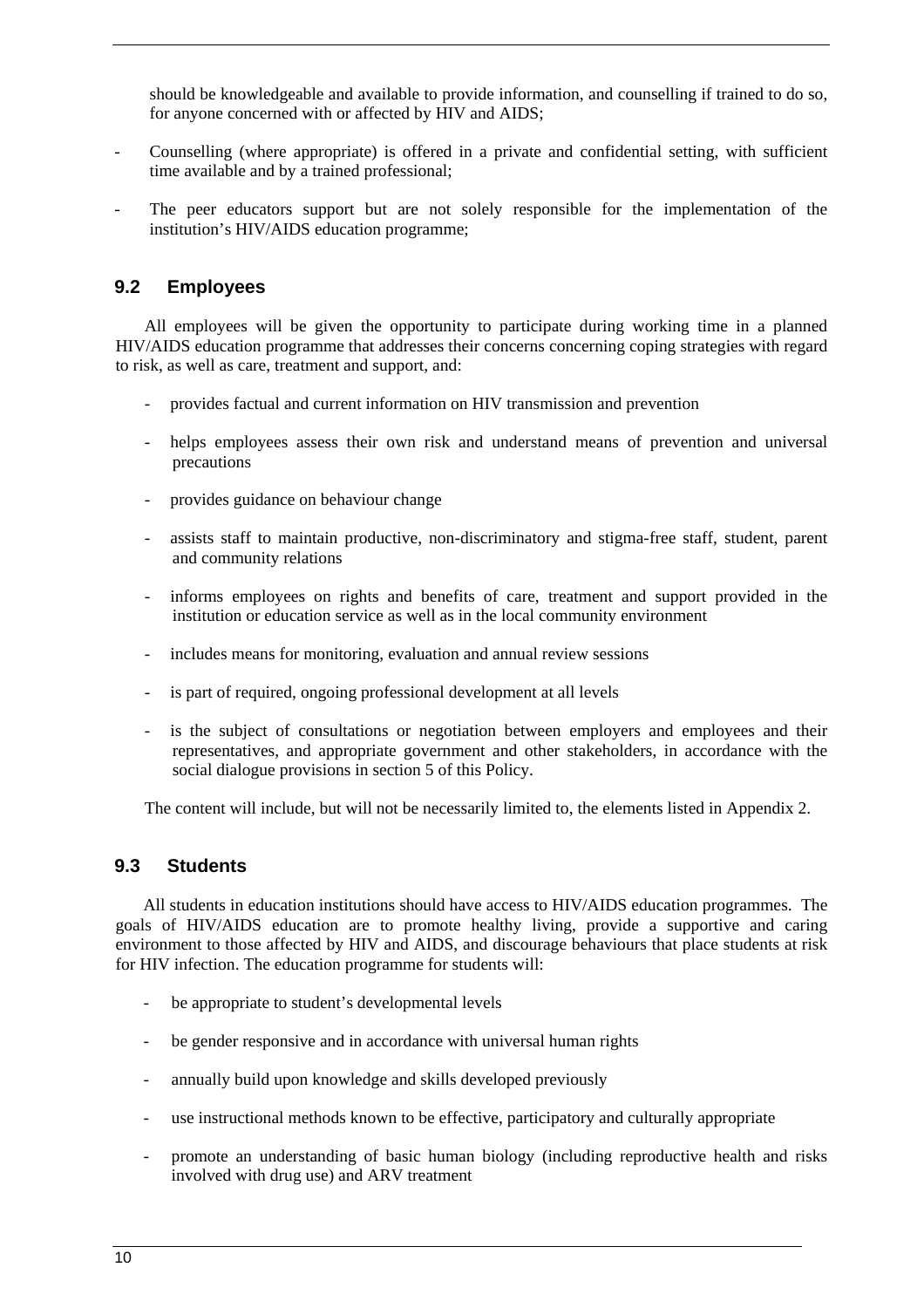- develop supportive attitudes towards those infected with and/or affected by HIV and work against stigma and discrimination
- stress the benefits of abstinence and safe sex, including the use of condoms, and faithfulness to one partner, and avoidance of drug and alcohol abuse
- address students' own concerns
- include means for monitoring and evaluation
- be an integral part of a coordinated education institution HFLE or comparable programme
- provide information on health care, counselling and support services within and outside the education institution, notably from other education stakeholders, including FBOs
- be taught by well-prepared instructors with adequate support
- be sensitive to the psycho-social environment in which the learner lives and the context of their home life
- involve parents and families as partners in education.

The programme for students will include culturally sensitive, gender responsive and developmentally appropriate information on (though not limited to) the elements listed in Appendix 2.

# **9.4 Parents**

Parents will be given opportunities to preview HIV/AIDS programme prevention curricula and materials, and be provided with opportunities to discuss HIV infection issues with administrators, teachers, counsellors and peer educators.

# **10. PREVENTION: A SUPPORTIVE, SAFE AND HEALTHY WORK ENVIRONMENT**

The environment at the education institution should be safe in order to prevent the transmission of HIV and be supportive to those living with or affected by HIV and AIDS. Every education institution should also foster and maintain a social climate wherein health, well-being, non-violence and safety are an important part of everyday work and learning.

### **10.1 Non-violence**

Administrators and other employees (teaching and non-teaching staff) will make all reasonable attempts to maintain an environment free of violence and intimidation. No administrator, teaching or non-teaching staff employee or student should engage in or tolerate the physical or verbal abuse of persons living with HIV, a person associated with someone living with HIV, or a person perceived as living with HIV. Incidents of such behaviour should be subject to the rules governing behaviour at the education institution, contractual obligations of employees, and national law, and should be handled in accordance with sections 5 and 13 of this Policy with a view to improving respect for these provisions.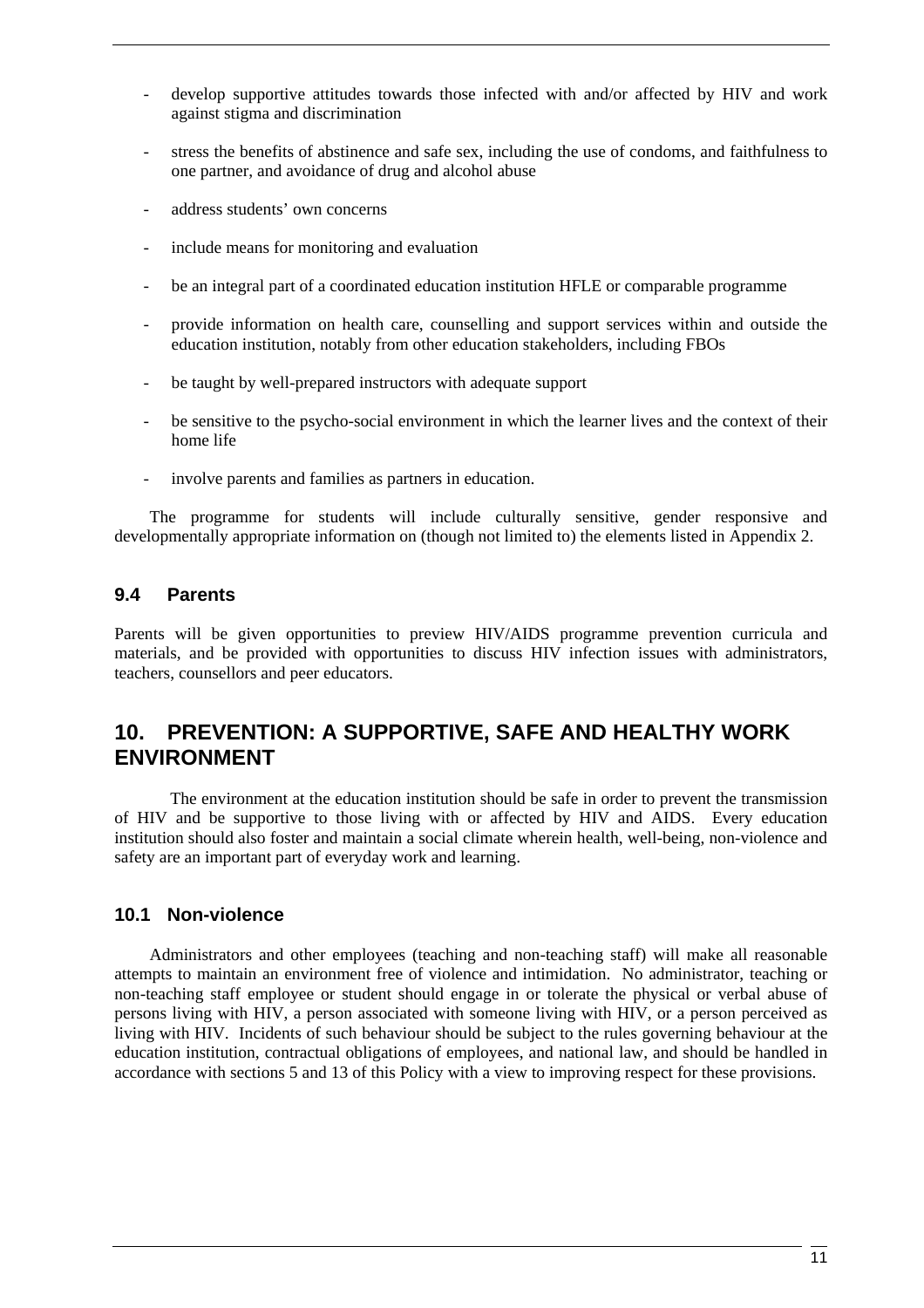# **10.2 A Code of conduct**

A Code of conduct consistent with the provisions of Chapter 8 of this Policy should be developed for employees and students by means of social dialogue mechanisms, which addresses ethical behaviour at the education institution, including the unacceptability of behaviour that discriminates against students on any basis, including HIV/AIDS.

#### **10.3 First Aid**

First Aid kits and necessary protective equipment (for example latex and heavy-duty gloves) should be available for emergency use and for routine protection against the risk of HIV transmission at the education institution at all times according to universal standards. All employees and students, especially physical education instructors and technical/vocational education teachers, must complete an approved first aid and injury prevention course that includes implementation of infection control guidelines (see Appendix 3 on universal precautions}.

### **10.4 Exposure to blood**

Administrators, other employees and students will follow universal precautions, as described in Appendix 3, in order to avoid accidental exposure to blood or body fluids. The institution must also have a post-exposure prophylaxis (PEP) procedure in place, including counselling and guidance for the employee or student and access to antiretroviral treatment (ART). A checklist for such a procedure applied in health services and of relevance to education sector workplaces is provided in Appendix 4

#### **10.5 Management of sharp instruments**

Where sharp instruments must be used for work or educational purposes, use of these items should be carefully monitored and controlled. The administrators are responsible for ensuring that there is no unauthorized or unsupervised use of sharps, and that any found on institution property are removed and safely stored. Guidelines are provided in Appendix 4.

### **10.6 Employees and students with open wounds**

Any wound that is bleeding or discharging should be kept covered. Any employee or students with wounds which cannot be covered will, as a precaution, be asked to stay away from the education institution until the wound has been healed or may be covered, unless the education institution receives a certificate from a physician that states that the employee or student does not pose a risk and may return to the institution.

### **10.7. Hygiene**

Education institutions should promote and implement rigorous procedures relating to hygiene and school health in accordance with national or international norms.<sup>9</sup>

<sup>9</sup> For instance, *Teachers' Exercise Book for HIV Prevention*, WHO Information Series on School Health, 2004. The Focusing Resources on Effective School Health (FRESH) also provides a framework school health. www.unesco.org/education/fresh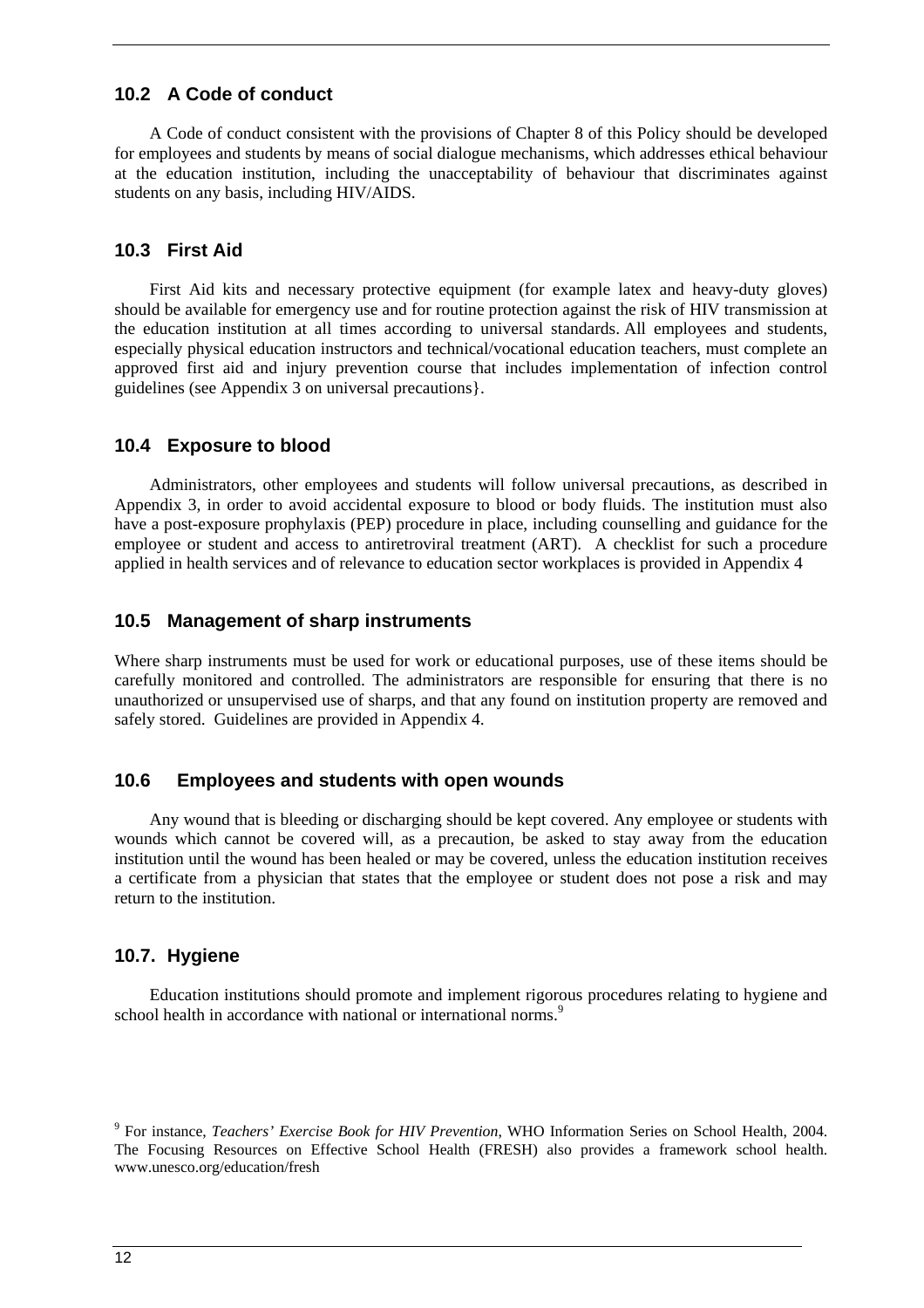### **10.8 Practical measures to support risk reduction**

In addition to education, information and training on risk reduction in accordance with section 9 of this policy, latex condoms will be available at the education institutions free or at affordable prices to employees, or information provided on how to obtain them through local health providers. Risk reduction measures in relation to students will be determined in collaboration with parents, guardians and students of legal age in accordance with the social dialogue provisions of this Policy (Chapter 5),

# **11. TESTING, CONFIDENTIALITY AND DISCLOSURE**

### **11.1 Testing and medical advice**

The education institution will not engage in the mandatory testing for HIV of employees or students as a condition for employment or admission, for continued employment or enrolment, or for purposes of work assignments, benefits or educational activities. Routine fitness testing related to employment or educational activities will not include HIV testing.

Employees or students who wish to be tested as part of voluntary testing or 'Know your status' programmes should be provided with information on where to do so and on what the procedures entail. Such testing should normally be carried out by community health services and not in the education institution. If such programmes are organized by health services within the institution, testing should only be carried out at the request of and with the written consent of the employee or student (or parent or guardian on their behalf as appropriate), be performed by suitably qualified health personnel, adhere to strict confidentiality and disclosure requirements (as set out in this Policy), and be accompanied by gender-sensitive pre- and post-test counselling on the nature and purpose of the test, and on post-test options and services whether the result is positive or negative.

### **11.2 Ensuring confidentiality**

All health records, notes, and other documents that make reference to an employee or student living with HIV, including those with AIDS, should be kept confidentially in a secure place accessible only in accordance with provisions of the International Labour Organisation code of practice on the protection of workers' personal data (Appendix 5). Only those persons who have received written permission from the employee, student, parent or emergency medical personnel may have access to those records. Information regarding HIV status will not be added to a student's permanent educational record.

Confidentiality should also be assured by providing a private environment for personal interviews, and by working out arrangements for care and support with the person concerned.

Medical certificates do not have to specify an employee or student's HIV status.

### **11.3 Disclosure**

Disclosure should always be voluntary; if information on the HIV status of an employee or student needs to be communicated by anyone other than the person concerned it should be only on the basis of their written consent. Procedures should be established to ensure confidentiality on HIV status in the institution based on the social dialogue processes set out in section 5 of the Policy, and in accordance with national laws and education service regulations. Breaches of confidentiality will be the subject of sanctions in accordance with Chapter 13.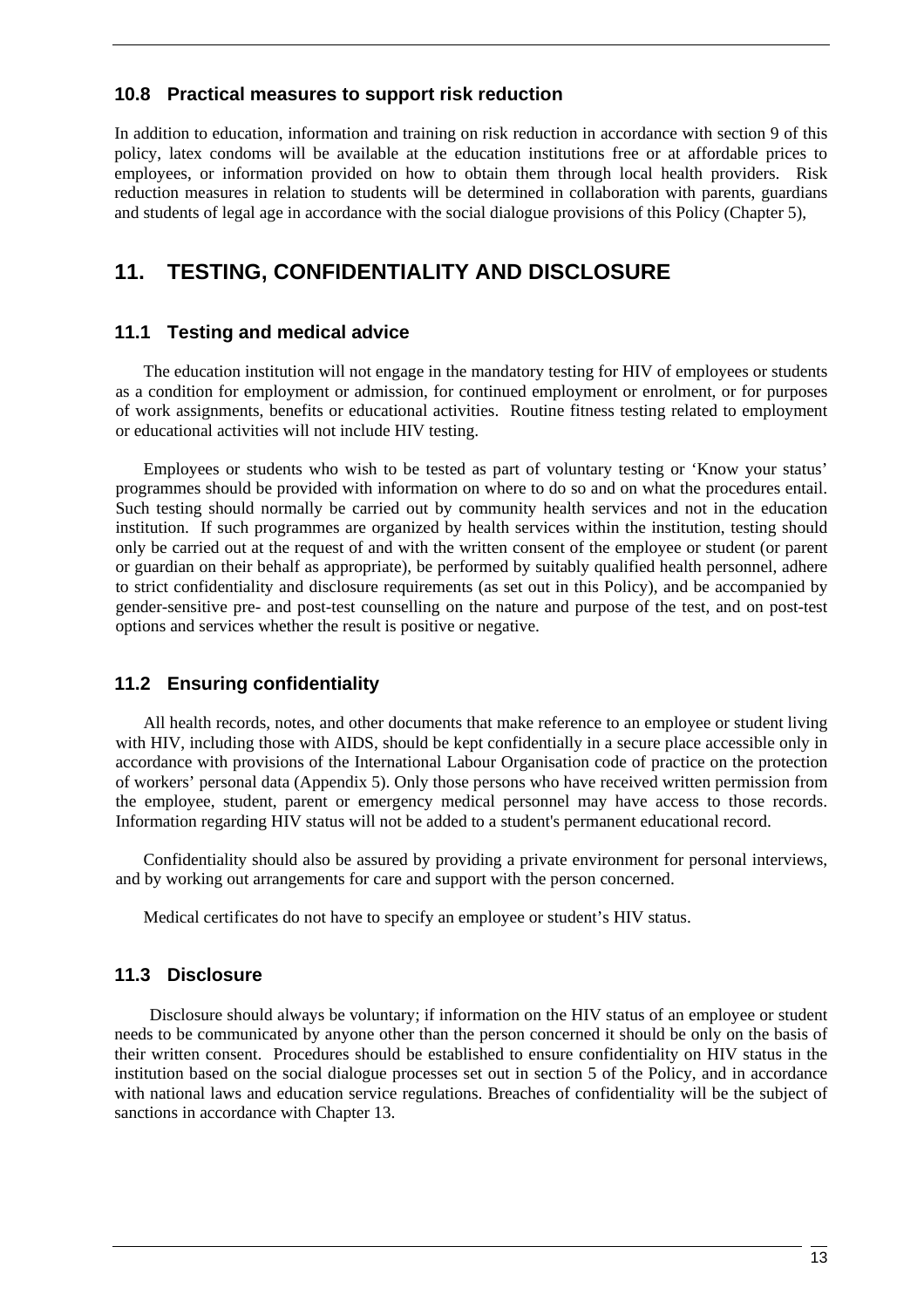# **12. EMPLOYMENT, CARE, TREATMENT AND SUPPORT**

# **12.1 Recruitment and admission**

HIV infection should not be taken into consideration as part of the employment or admission procedure or decision for any individual applying to the education institution for work or studies.

# **12.2 Employee rights, careers and right to study**

a) Employees

 Employees living with HIV should not be discriminated against in decisions concerning their job security or tenure, renewal of fixed term contracts, opportunities for professional development or promotion. They may, however, be transferred from work positions that have been determined by their physician to be too strenuous for their condition [see provisions for reasonable accommodation, Section 12.4] or where specific duties may carry a risk of infection to the employee or to others. Such transfers should occur in consultation with the employee living with HIV, in accordance with the principles of social dialogue of this policy, and may be subject to the grievance procedure provisions of the Policy (Chapter 13).

b) Students

Administrators and teachers should follow established policies and procedures for students with chronic health problems. HIV or AIDS are not causes for denial of normal study opportunities or segregation in the education institution. Administrators and teachers, following consultations with the student and where not of legal age, parent as defined by this policy, must consult with and obtain the consent of the student's physician before the transfer or removal of a student from normal institutional activities. If a student becomes incapacitated and unable to follow normal education coursework, the education institution should apply the principles of reasonable accommodation to ease their workload as would be the case for any major illness, disability or incapacity, including - if possible and in cooperation with the education services and HIV/AIDS support networks in the community - making home study available to them.

### **12.3 Care and treatment**

The education institution should facilitate access to medical services and healthy living programmes, including condom provision and ARVs, treatment to relieve HIV-related symptoms and common opportunistic infections, nutritional advice and supplements, and stress reduction measures. This may take the form of provision of such services, where possible, or referral to services in the community.

### **12.4 Statutory benefits and reasonable accommodation**

 Employees living with HIV and AIDS should enjoy the same social protection, including social security benefits under national law, education service regulations or education institution provisions, as employees with other chronic or serious illnesses. In accordance with national education service regulations, the education institution, or the human resource department of the education service if more appropriate, should also examine the sustainability of new benefits packages addressing the specific nature of HIV infection and AIDS as part of its human resource strategy.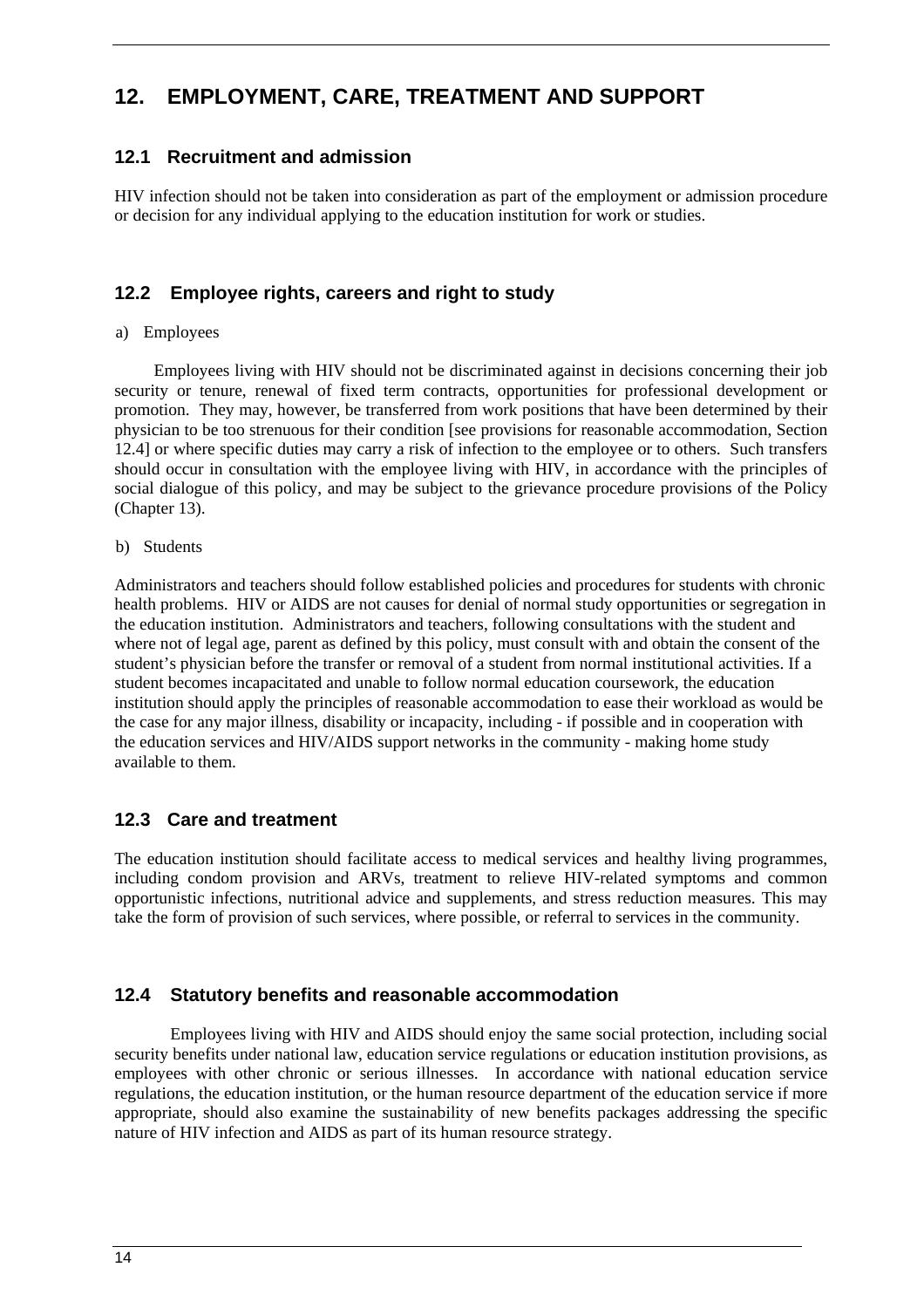Measures should be taken to reasonably accommodate employees with severe ARV side effects or AIDS-related illnesses to enable them to continue working as long as possible. Needs should be established by the administration of the education institution, or the human resource department of the education service if more appropriate, on a case-by-case basis, in consultation with the physician of the individual concerned. Reasonable accommodation may include: rearrangement of working hours; modified tasks or jobs; adapted work equipment; provision of rest periods; part-time or other flexible work arrangements; and leave provisions.

Employees living with HIV, including those with AIDS, may request sick leave without pay to have the appropriate medical care or recuperate from symptoms of their medical condition, in accordance with the relevant labour laws of the specific Caribbean country.

#### **12.5 Employee, student and family assistance programmes**

To reduce the impact of HIV and AIDS on work and study, education institutions should consult with representatives of employees and students to establish or extend employee, student and family services, in cooperation with education authorities at other levels and/or community-based organizations. Services may include: compassionate leave; referrals to support groups or to tutorial programmes for students; financial counselling, including advice on social security and other forms of financial support; and legal information and assistance. [See also section 9 of the *ILO Code of practice on HIV/AIDS and the world of work*].

Special attention should be paid to the needs of employees and students who assume a relatively larger burden for care of HIV-positive relatives, to employees of both sexes who are single parents and affected by HIV and AIDS, and to students who are orphans and/or vulnerable in other ways.

# **13. DISCIPLINARY PROCEDURES AND GRIEVANCE RESOLUTION**

The procedures for discipline and grievance-resolution for employees in relation to HIV/AIDS should be carried out in accordance with the relevant legislation (criminal, discrimination and labour acts), institutional policy and regulations, and negotiated/collective bargaining agreements of [*insert name of relevant country*]. Complainants may have recourse to normal appeal procedures related to unfair dismissal, denial or unjustified restriction of employment or work related rights and benefits, and may refer in this regard to the provisions and related jurisprudence of the ILO Discrimination (Employment and Occupation) Convention, 1958 (No. 111). Similarly, the disciplinary procedures for students should be in line with the regulations of the education service.

### **13.1 Refusal to work or study with an individual living with HIV**

There is no justification for refusing to work, study or be present in the education institution with HIV-positive individuals, since HIV cannot be transmitted through casual contact in a classroom or other learning environment. Employees or students who are not prepared to work or engage in learning activities with an HIV-positive individual will be offered education and counselling by the institution or from the community - major/key stakeholders in the school/education institutions, e.g., denominational boards, school boards, civic organizations, private sector - or education service.

If after counselling, the individual refuses to carry out contractual duties or to participate in the learning programmes of the education institution with HIV-positive employees or students, the education institution's disciplinary procedures concerning refusal to work or study should be followed.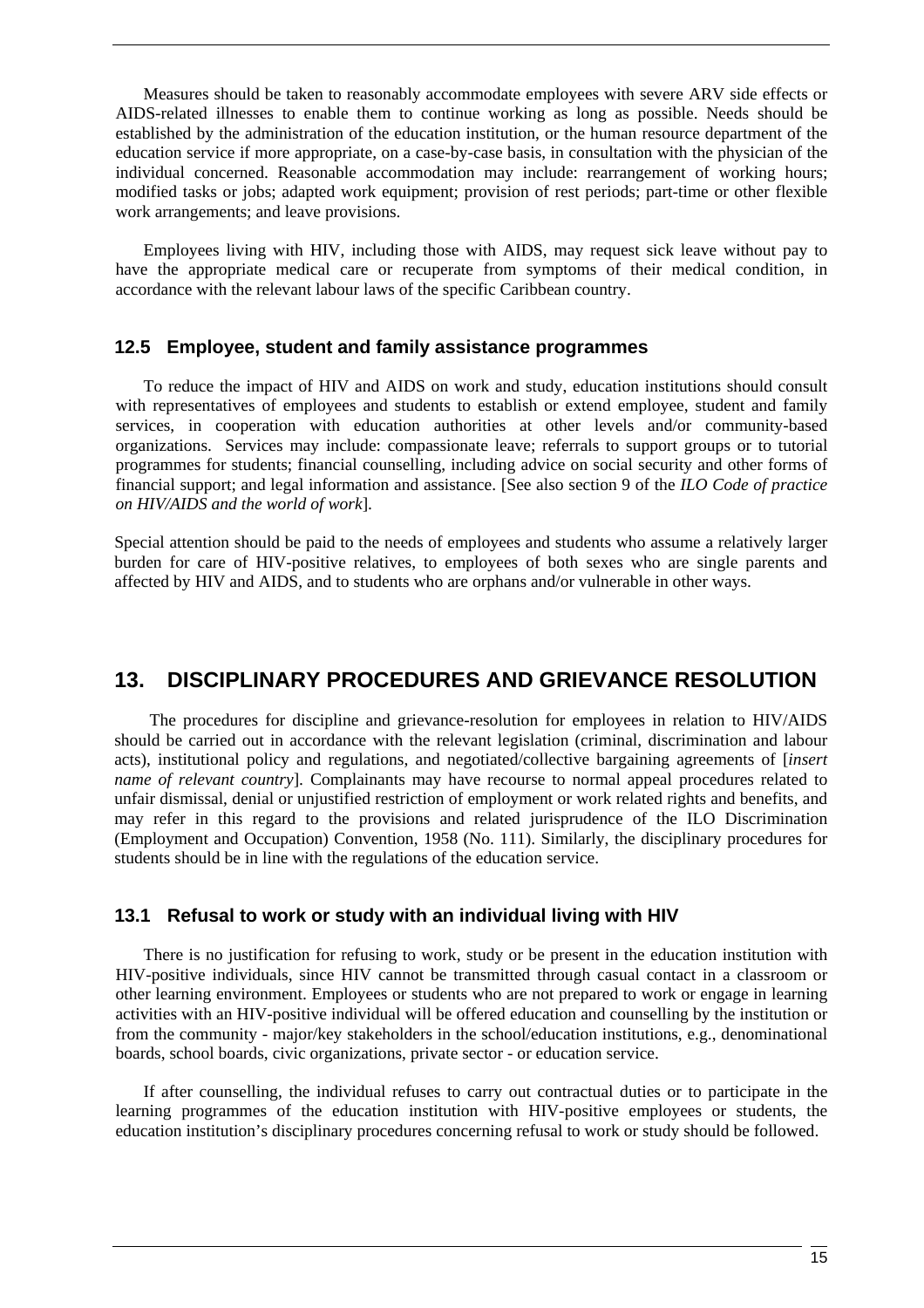Where discrimination occurs in the form of physical or verbal abuse, the employee or student who has experienced any form of discrimination will have recourse to existing mechanisms for redress, including regulations governing physical attacks and bullying. The appropriate representative of the Committee or Coordinator should be informed to ensure that proper measures are taken.

# **13.2 Violation of medical confidentiality**

Employees or students who acquire personal information about the real or perceived HIV status of other employees or students must not disclose such information unless the person concerned has given her/his written consent. In accordance with section11 of this Policy, the violation of medical privacy may be the cause for disciplinary action to be taken against an administrator, teacher, other employee, or student.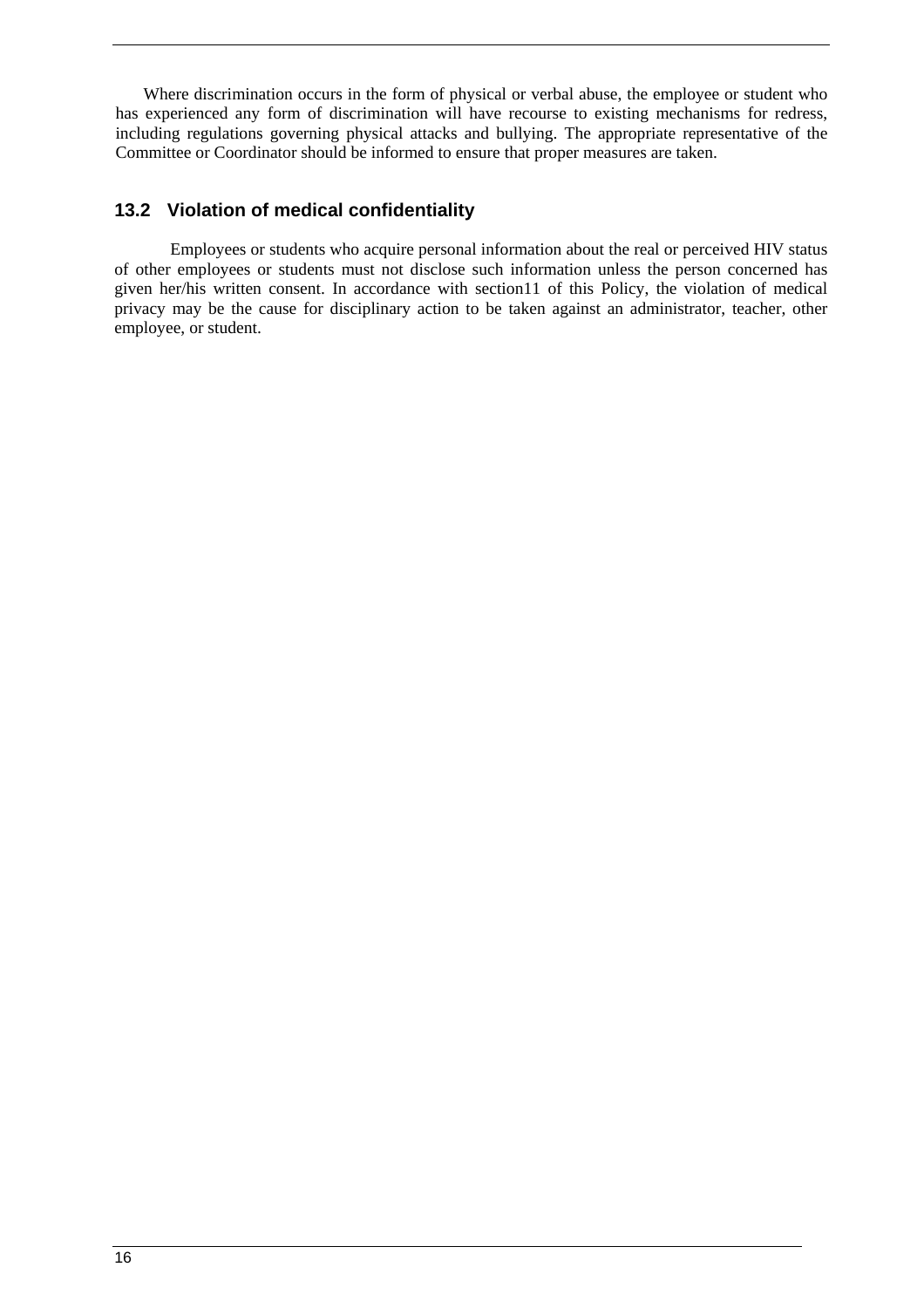# **Appendix 1: Examples of discrimination against employees and students based on actual or perceived HIV status**

| <b>Discriminatory Action</b>                                                                                                                                                                                                                                                                      | <b>Against Whom</b>  |
|---------------------------------------------------------------------------------------------------------------------------------------------------------------------------------------------------------------------------------------------------------------------------------------------------|----------------------|
| Denial of employment                                                                                                                                                                                                                                                                              | Employee (candidate) |
| Dismissal                                                                                                                                                                                                                                                                                         | Employee             |
| Denial of promotion opportunities                                                                                                                                                                                                                                                                 | Employee             |
| Not given access to employee benefits                                                                                                                                                                                                                                                             | Employee             |
| Not given access to professional development or<br>work-related social activities                                                                                                                                                                                                                 | Employee             |
| Compulsory transfer from a job function in which<br>the person with HIV does not pose any form of<br>medical threat to other employees "is not<br>incapable of performing work to a reasonable<br>standard, and is not afforded reasonable<br>accommodation in an alternative work<br>assignment" | Employee             |
| Denial of admission to study                                                                                                                                                                                                                                                                      | Student (candidate)  |
| Expulsion, suspension, denial of student privileges                                                                                                                                                                                                                                               | Student              |
| Not given the opportunity to advance to the next<br>grade/level                                                                                                                                                                                                                                   | Student              |
| Not given the opportunity to engage in social<br>activities sponsored by the education institution                                                                                                                                                                                                | Employee and student |
| Breach of privacy or confidentiality                                                                                                                                                                                                                                                              | Employee and student |
| Not receiving protection from physical and verbal<br>abuse                                                                                                                                                                                                                                        | Employee and student |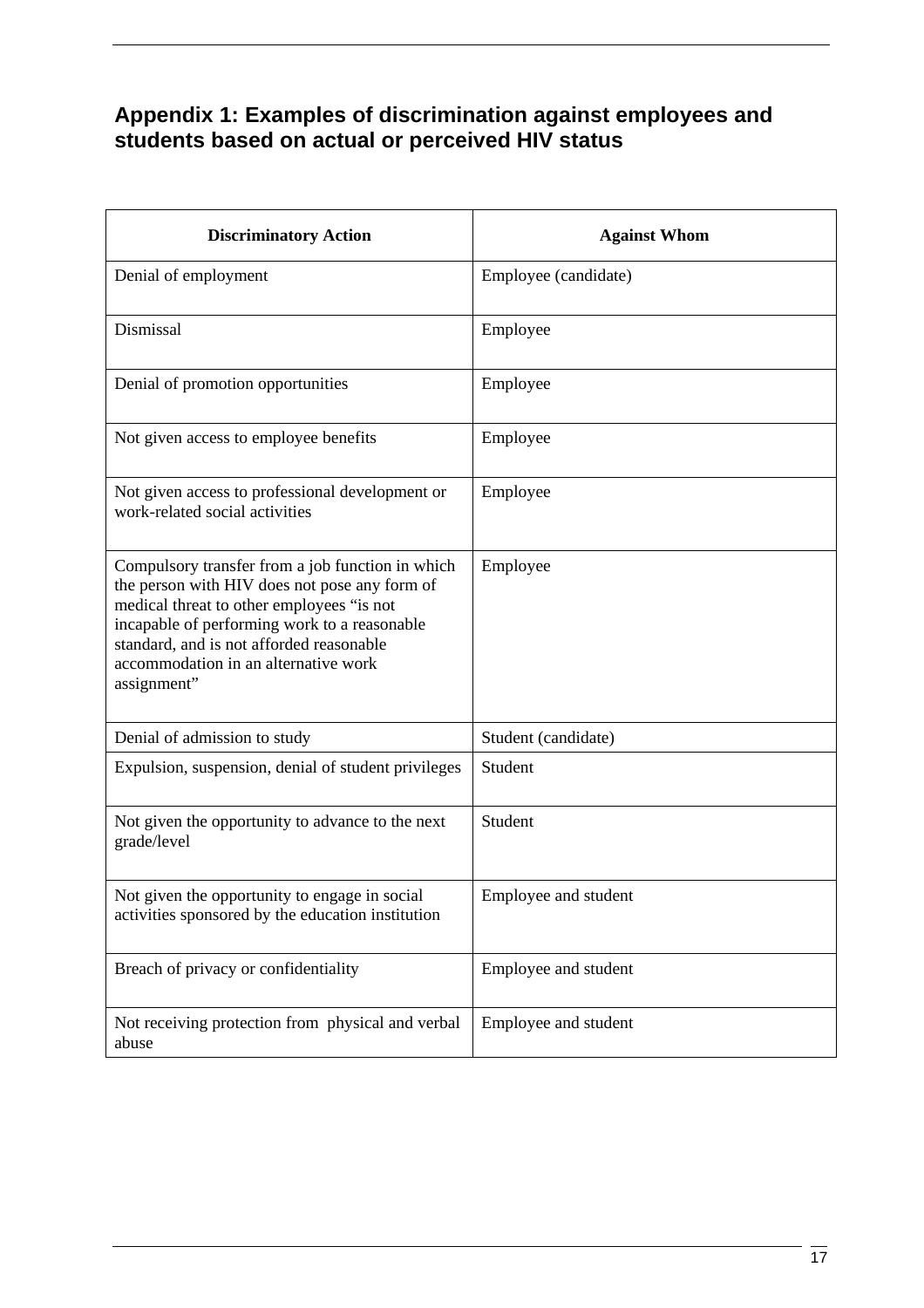# **Appendix 2: Recommended content for employee and student education programmes**

# **Employees**

- The HIV epidemic, how HIV is contracted and prevented, what is AIDS, risk assessment and reduction, including reference to other STIs, available ARV treatment medication
- Differences in risk between men and women, unequal power relations in education institutions - particularly affecting girls and young women, and rights and responsibilities of both men and women
- How to communicate with other employees and students about HIV and AIDS
- How to communicate with other employees and students living with HIV
- How to communicate with parents, guardians and other relatives of students living with HIV
- How to dispel myths relating to HIV and AIDS and avoid discriminatory practices and stigmatisation of those living with HIV
- Basic occupational health and safety and first aid procedures, the application of universal precautions, and strategies on creation of a safe, enabling environment
- How to cope with an HIV-positive diagnosis, healthy living (wellness) management programmes, rights, care, treatment and support benefits and responsibilities arising from HIV infection or diagnosis, including continuing means of preventing transmission.

### **Students**

- Accurate and up-to-date information about HIV and AIDS (transmission, prevention (including abstinence), care, treatment, support)
- The links between HIV, AIDS and other STIs
- The rights of persons living with HIV/AIDS
- How to support fellow students living with HIV and other illnesses
- How to live a healthy life through an HFLE or comparable programme
- Basic first aid procedures and the use of universal precautions
- How to cope, lead a healthy life, receive treatment and support if living with and/or affected by HIV.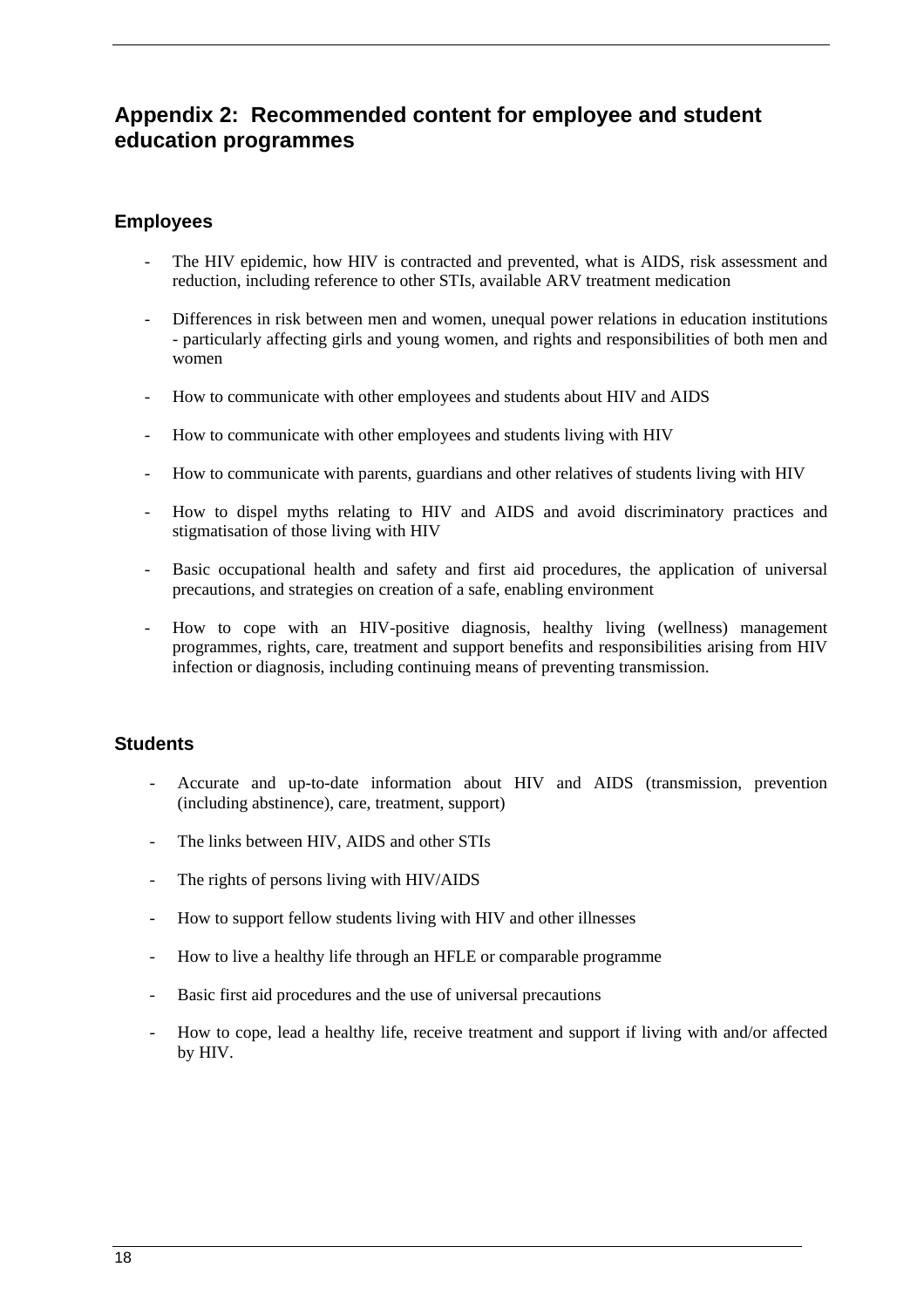# **Appendix 3: Universal precautions and checklist of precautions to prevent HIV transmission**

# **Universal precautions**

# **(extract from the ILO code of practice, Appendix II)**

### **A. Universal blood and body fluid precautions**

Universal blood and body-fluid precautions (known as "Universal Precautions" or "Standard Precautions") were originally devised by the United States Centers for Disease Control and Prevention (CDC) in 1985, largely due to the HIV/AIDS epidemic and an urgent need for new strategies to protect hospital personnel from blood-borne infections. The new approach placed emphasis for the first time on applying blood and body fluid precautions universally to all persons regardless of their presumed infectious status. Universal Precautions are a simple standard of infection control practice to be used in the care of all patients at all times to minimize the risk of blood-borne pathogens. Universal Precautions consist of:

- careful handling and disposal of sharps (needles or other sharp objects);
- hand-washing before and after a procedure;
- use of protective barriers such as gloves, gowns, masks for direct contact with blood and other body fluids;
- safe disposal of waste contaminated with body fluids and blood;
- proper disinfection of instruments and other contaminated equipment; and
- proper handling of soiled linen.

### **Additional checklist of precautions to prevent HIV transmission**

### **1. First Aid Kits**

- Store first aid kits in selected rooms in the education institution.
- Ensure that the first aid kits contain at least 4 disposable single-use latex gloves, gauze, scissors, and materials to help heal the wound.
- Check the contents of first aid kits every week.
- Ensure that the responsible persons know where the first aid kits are stored.

### **2. Emergencies and Mouth-to-Mouth Resuscitation**

- If you are trained to do so, perform mouth-to-mouth resuscitation in emergencies with persons living with HIV/AIDS.
- Although saliva has not been implicated in HIV transmission, to minimize the need for contact with the mouth, you may use mouthpieces, or other ventilation devices.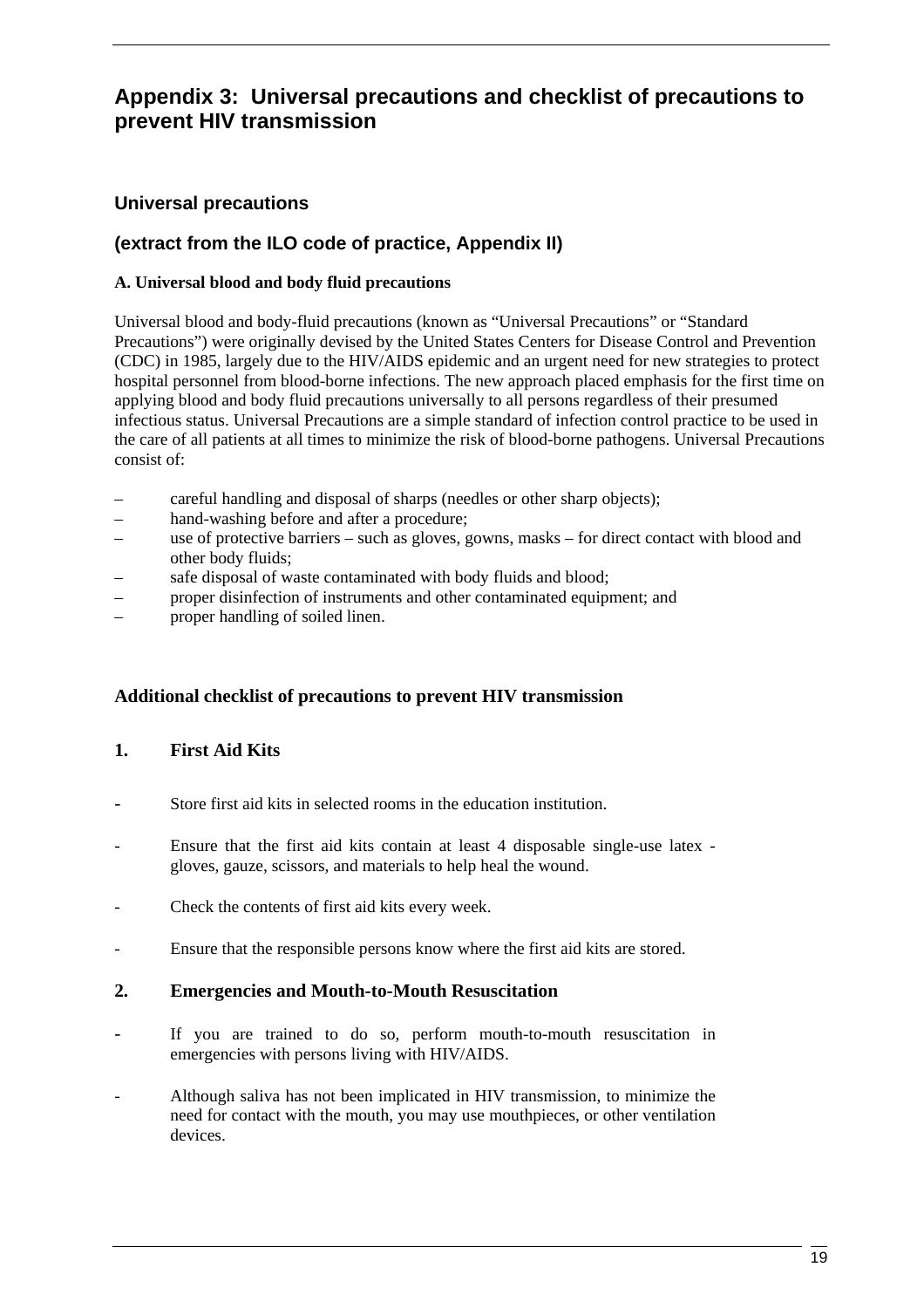# **3. How to Manage Injuries Involving Blood**

- Put on your gloves.
- Cover any abrasions or cuts on your arms with a waterproof dressing.
- Clean the wound.
- Remove the gloves and place in a resealable bag.
- Do not touch your eyes before washing up.
- Wash hands immediately after touching blood, body fluids, and contaminated items, whether or not gloves had been worn.
- Wash hands with soap and water for at least 15-20 seconds.
- Change any bloodstained clothes as quickly as possible.
- Immediately discard contaminated sharps and materials in resealable bags.

### **4. Disinfecting**

- Prior to disinfecting, ensure that adherent blood is scraped from surfaces and objects.
- HIV does not survive in the environment. None the less, potentially contaminated spills should be disinfected by using household bleach, 1 part bleach to 10 parts water. Pour the solution around the periphery of the spill.
- Ensure that mops, buckets and other cleaning equipment are disinfected with fresh bleach solution.

### **5. Cleaning Staff**

Inform all cleaning staff about the universal precautions for handling bodily fluids.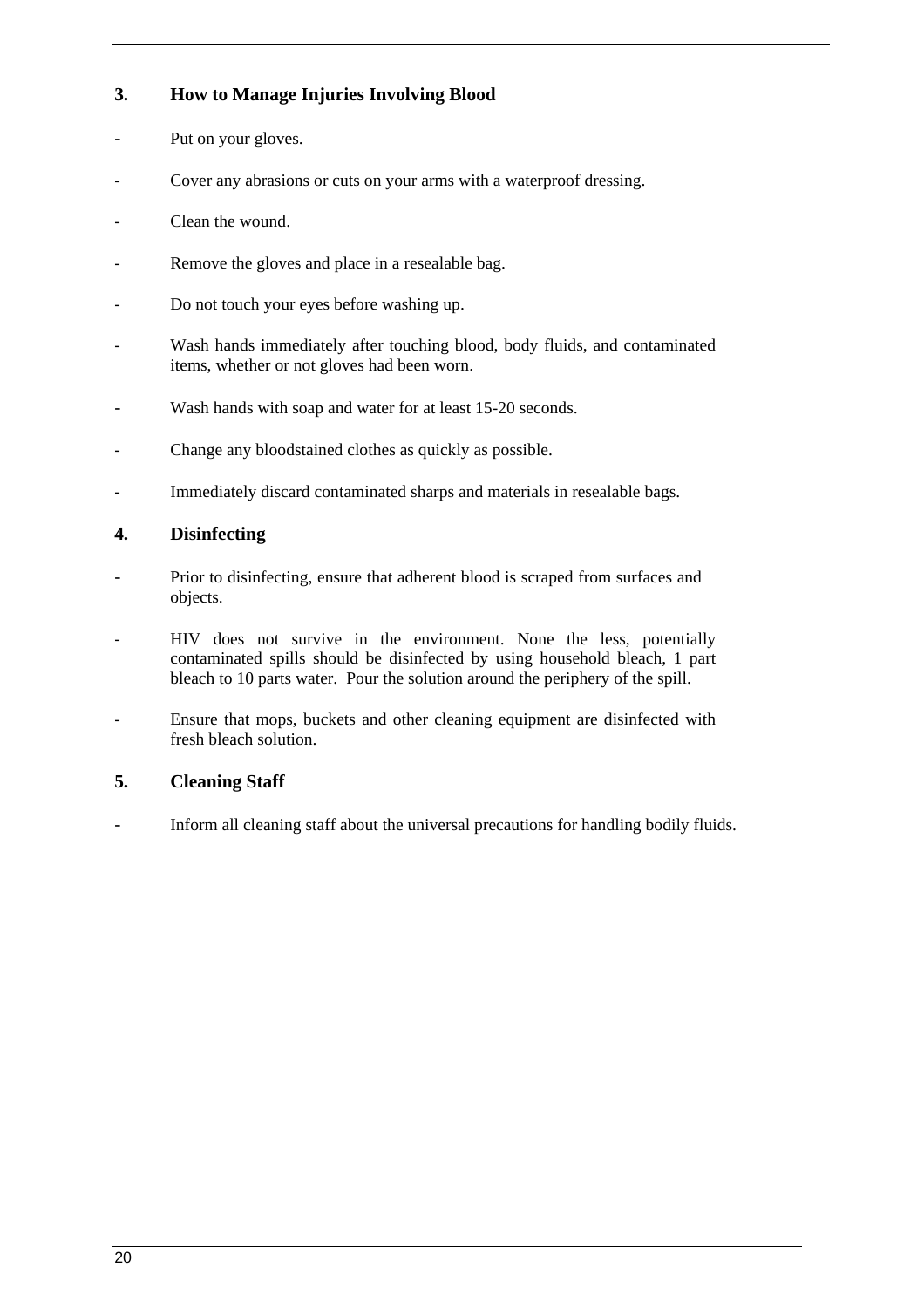# **Appendix 4: WHO Fact Sheet - management of occupational exposure to blood-borne pathogens**

**Provide immediate care to the exposure site:** 

- Wash wounds and skin with soap and water.
- Flush mucous membranes with water.

**Determine risk associated with exposure by:** 

• Type of fluid (e.g. blood, visibly bloody fluid, other potentially infectious fluid or tissue and concentrated virus).

• Type of exposure (i.e. percutaneous injury, mucous membrane or non-intact skin exposure and bites resulting in blood exposure).

**Evaluate exposure source:** 

- Assess the risk of infection using available information.
- Test known sources for HBsAg, anti-HCV and HIV antibody (consider using rapid testing).
- For unknown sources, assess risk of exposure to HBV, HCV or HIV infection.
- Do not test discarded needles or syringes for virus contamination.

**Evaluate the exposed person:** 

• Assess immune status for HBV infection (i.e. by history of hepatitis B vaccination and vaccine response).

**Give PEP for exposures posing risk of infection transmission:** 

• HBV: PEP dependant on vaccination status:

- unvaccinated: HBIG + HB vaccination;
- previously vaccinated, known responder: no treatment;
- previously vaccinated, known non-responder: HBIG + HB vaccination;
- antibody response unknown: test and administer HBIG + HB vaccination if results are inadequate.

• HCV: PEP not recommended.

• HIV: Initiate PEP as soon as possible, preferably within hours of exposure. Offer pregnancy testing to all women of childbearing age not known to be pregnant:

- seek expert consultation if viral resistance is suspected;
	- administer PEP for four weeks if tolerated.

**Perform follow-up testing and provide counselling:** 

• Advise exposed persons to seek medical evaluation for any acute illness occurring during follow-up.

#### **HBV exposures:**

• Perform follow-up anti-HBs testing in persons who receive hepatitis B vaccine:

- test for anti-HBs one to two months after last dose of vaccine;
- anti-HBs response to vaccine cannot be ascertained if HBIG was received in the previous three to four months.

#### **HCV exposures:**

• Perform baseline and follow-up testing for anti-HCV and alanine aminotransferase (ALT) four to six months after exposure.

• Perform HCV RNA at four to six weeks if earlier diagnosis of HCV infection desired.

• Confirm repeatedly reactive anti-HCV enzyme immunoassays (EIAs) with supplemental tests.

**HIV exposures:** 

• Perform HIV-antibody testing for at least six months post-exposure (e.g. at baseline, six weeks, three months, and six months).

• Perform HIV antibody testing if illness compatible with an acute retroviral syndrome occurs.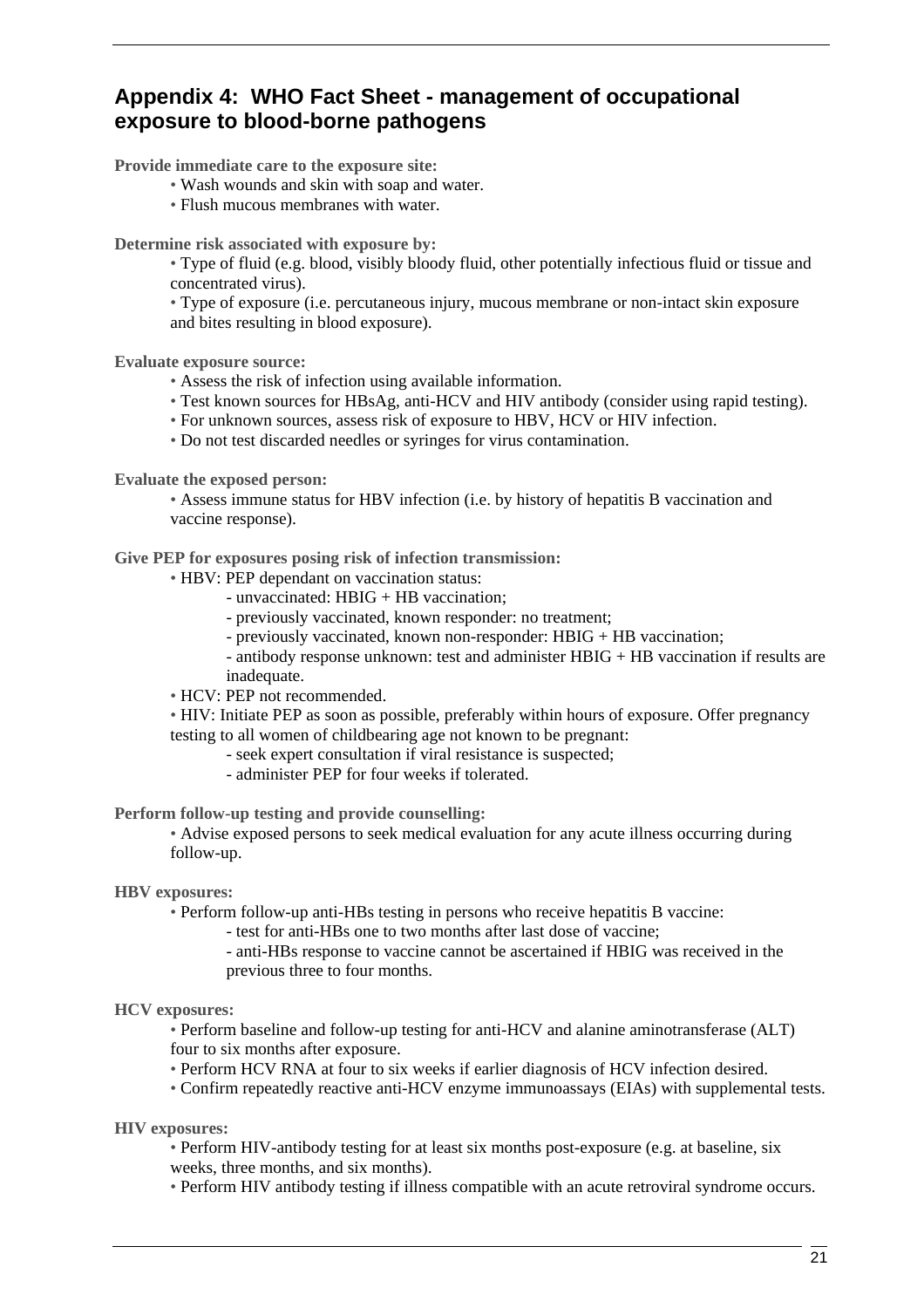• Advise exposed persons to use precautions to prevent secondary transmission during the follow-up period.

• Evaluate exposed persons taking PEP within 72 hours after exposure and monitor for drug toxicity for at least two weeks.

Source: *Joint ILO/WHO guidelines on health services and HIV/AIDS, 2005, Fact Sheet No. 10* 

# **Safe handling of disposable sharps and injection equipment**

Employers should develop procedures for the safe handling and disposal of sharps, including injection equipment, and ensure training, monitoring and evaluation. The procedures should cover:

**(a)** placement of clearly marked puncture-resistant containers for the disposal of sharps as close as practicable to the areas where sharps are being used or are found;

**(b)** regular replacement of sharps containers before they reach the manufacturer's fill line or when they are half full; containers should be sealed before they are removed;

**(c)** the disposal of non-reusable sharps in safely positioned containers that comply with relevant national regulations and technical guidelines;

**(d)** avoiding recapping and other hand manipulations of needles, and, if recapping is necessary, using a single-handed scoop technique;

**(e)** responsibility for proper disposal by the person using the sharp;

**(f)** responsibility for the proper disposal and for reporting the incident by any person finding a sharp.

Source: *Joint ILO/WHO guidelines on health services and HIV/AIDS, 2005, paragraph 43*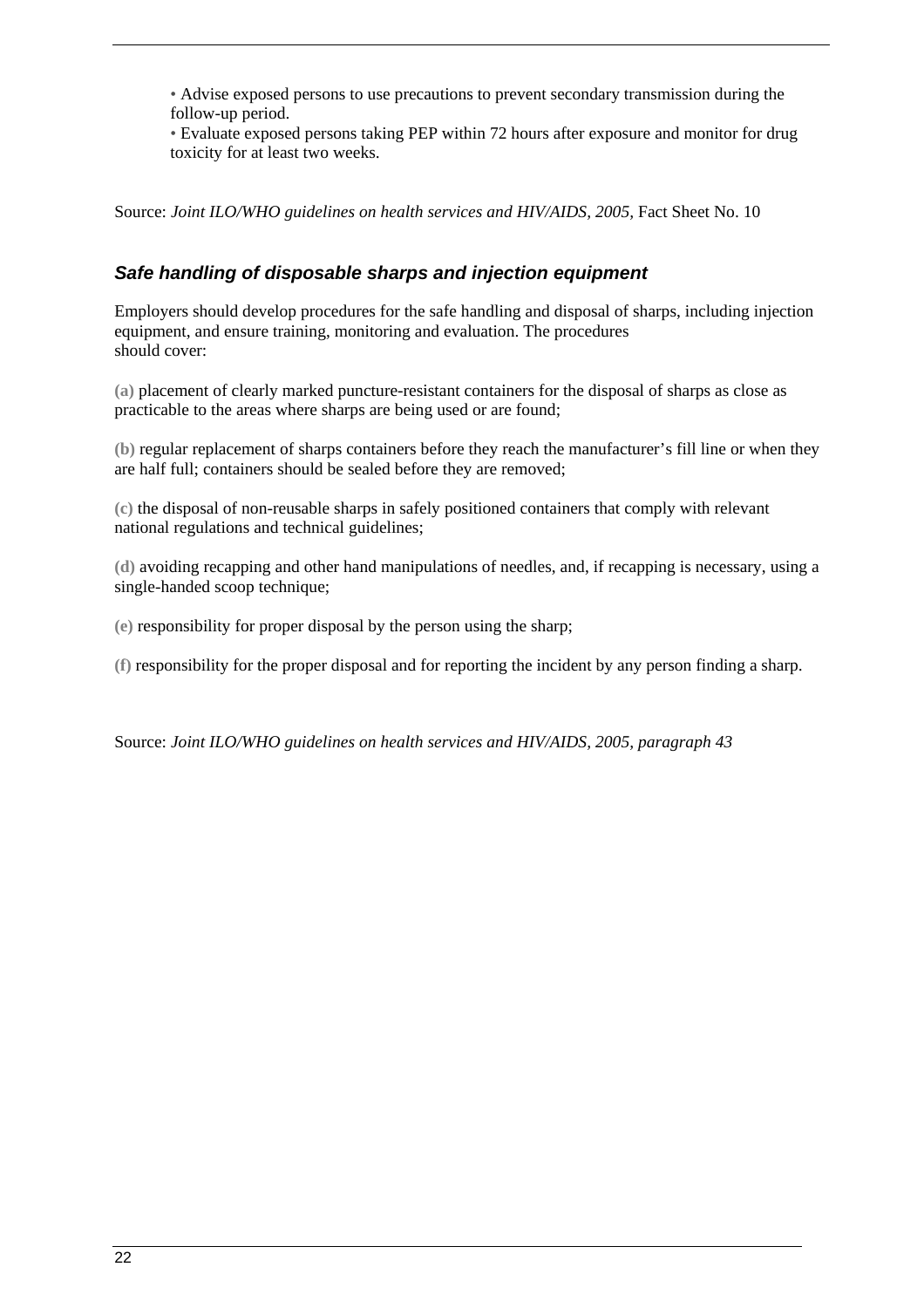# **Appendix 5: Protection of workers' personal data**

**General principles from the** *Protection of workers' personal data: An ILO code of practice (1997)*

# **5. General principles**

5.1. Personal data should be processed lawfully and fairly, and only for reasons directly relevant to the employment of the worker.

5.2. Personal data should, in principle, be used only for the purposes for which they were originally collected.

5.3. If personal data are to be processed for purposes other than those for which they were collected, the employer should ensure that they are not used in a manner incompatible with the original purpose, and should take the necessary measures to avoid any misinterpretations caused by a change of context.

5.4. Personal data collected in connection with technical or organizational measures to ensure the security and proper operation of automated information systems should not be used to control the behaviour of workers.

5.5. Decisions concerning a worker should not be based solely on the automated processing of that worker's personal data.

5.6. Personal data collected by electronic monitoring should not be the only factors in evaluating worker performance.

5.7. Employers should regularly assess their data processing practices:

- (a) to reduce as far as possible the kind and amount of personal data collected; and
- (b) to improve ways of protecting the privacy of workers.

5.8. Workers and their representatives should be kept informed of any data collection process, the rules that govern that process, and their rights.

5.9. Persons who process personal data should be regularly trained to ensure an understanding of the data collection process and their role in the application of the principles in this code.

5.10. The processing of personal data should not have the effect of unlawfully discriminating in employment or occupation.

5.11. Employers, workers and their representatives should cooperate in protecting personal data and in developing policies on workers' privacy consistent with the principles in this code.

5.12. All persons, including employers, workers' representatives, employment agencies and workers, who have access to personal data, should be bound to a rule of confidentiality consistent with the performance of their duties and the principles in this code.

5.13. Workers may not waive their privacy rights.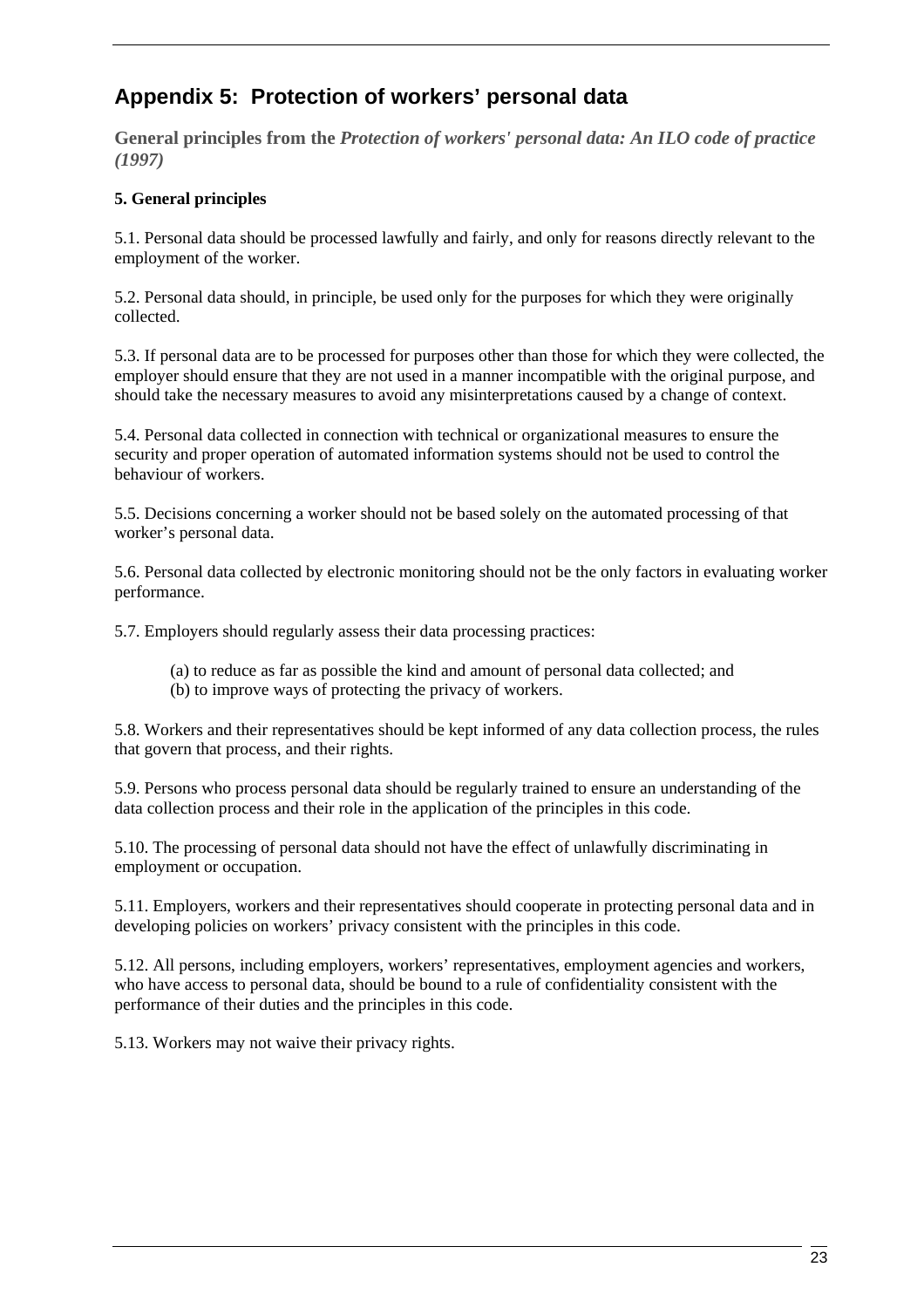# **Appendix 6: Checklist for implementation of an HIV/AIDS policy for education sector workplaces<sup>10</sup>**

# **At national level**

1. Ministry of Education and Labour jointly establish a review committee composed of representatives of government, education sector unions and private school employers/managers, and other stakeholders as agreed among the tripartite partners, to consider application of the policy's provisions at institutional level in accordance with existing national laws and the education sector strategic framework, regulations, policies and collective bargaining agreements, as well as human resource (HR) policies.

2. Employers' organizations and education sector unions review the policy framework in order to reflect its principles and guidelines into collective agreements.

3. Review committee revises the policy as needed and organizes distribution of the agreed policy to all education sector workplaces: schools, TVET and tertiary institutions, adult and non-formal learning centres, etc.

4. Review committee establishes implementation support mechanisms to assist institutions to apply the policy.

### **At education institution level**

1. In consultation with other major stakeholders, the governing body or Principal [Director] of the institution appoints an HIV/AIDS coordinator/committee - depending on the size and resources of the institution - to coordinate the implementation of the policy and design a monitoring mechanism. Where a workplace committee already exists, this should be used (e.g. occupational safety and health or health advisory committees etc.

2. The HIV/AIDS coordinator/committee in consultation with the HR department of the institution and/or the education service, the governing body or Principal, students' and teachers and other education sector workers' representatives:

a. identifies specific institutional needs by reviewing the policy framework adopted at national level and considering how to adapt it to the specific workplace setting;

b. identifies the needs of students and educators, prior to planning the institutional programme.

3. The HIV/AIDS coordinator/committee assesses what health, social and support services, information services and other resources are already available in the education institution or in the surrounding community.

4. On the basis of the needs assessments and mapping of available services, the coordinator/committee drafts possible revisions of the policy framework and a work plan in

<sup>&</sup>lt;sup>10</sup> Checklist approved by the Joint ILO/UNESCO southern African sub-regional workshop: Improving responses to HIV/AIDS in Education Sector Workplaces, Maputo, Mozambique, 30 November – 2 December 2005, and proposed for use in the Caribbean by the ILO and UNESCO.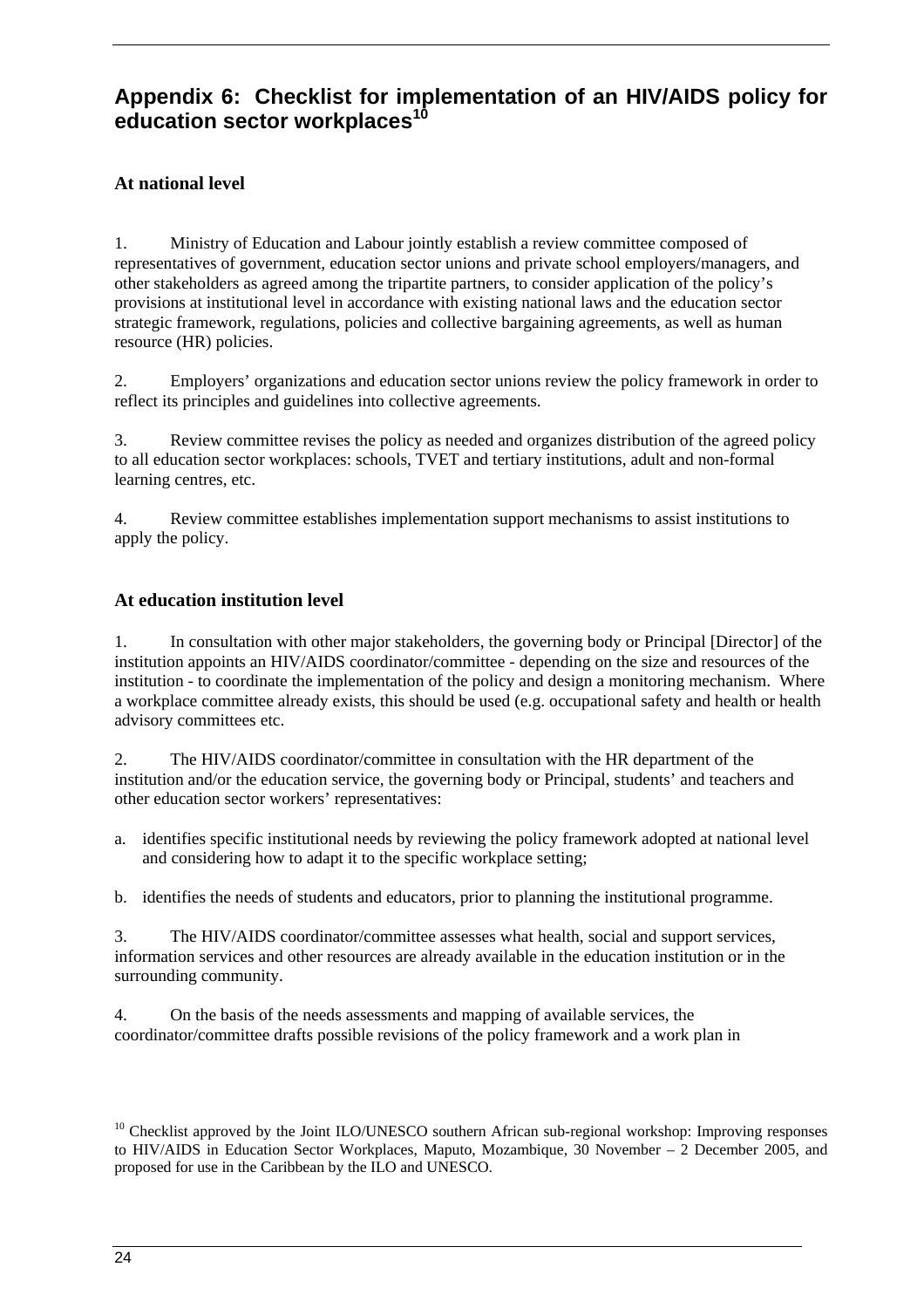consultation with students' and teachers' and other education sector workers' representatives. The work plan should include: time frame and lines of responsibility.

5. The draft policy and plan are circulated for comments to the governing body and the Principal.

6. When the workplace policy and work plan are finalised, the coordinator/committee draws up a list of resources – human, financial and technical - that are necessary for implementation, in consultation with the governing body and principal.

7. The implementation of the workplace policy should happen through the established planning and budgeting cycles of the institution.

8. The Coordinator/committee organizes the dissemination of the policy and work plan through the governing body, teachers' assemblies and education sector union meetings, students' assemblies, induction courses and training sessions.

9. The Coordinator/committee, in consultation with representatives of teachers and other education sector workers and students, designs a monitoring mechanism to ensure the implementation of the work plan and review the impact of the policy as needed.